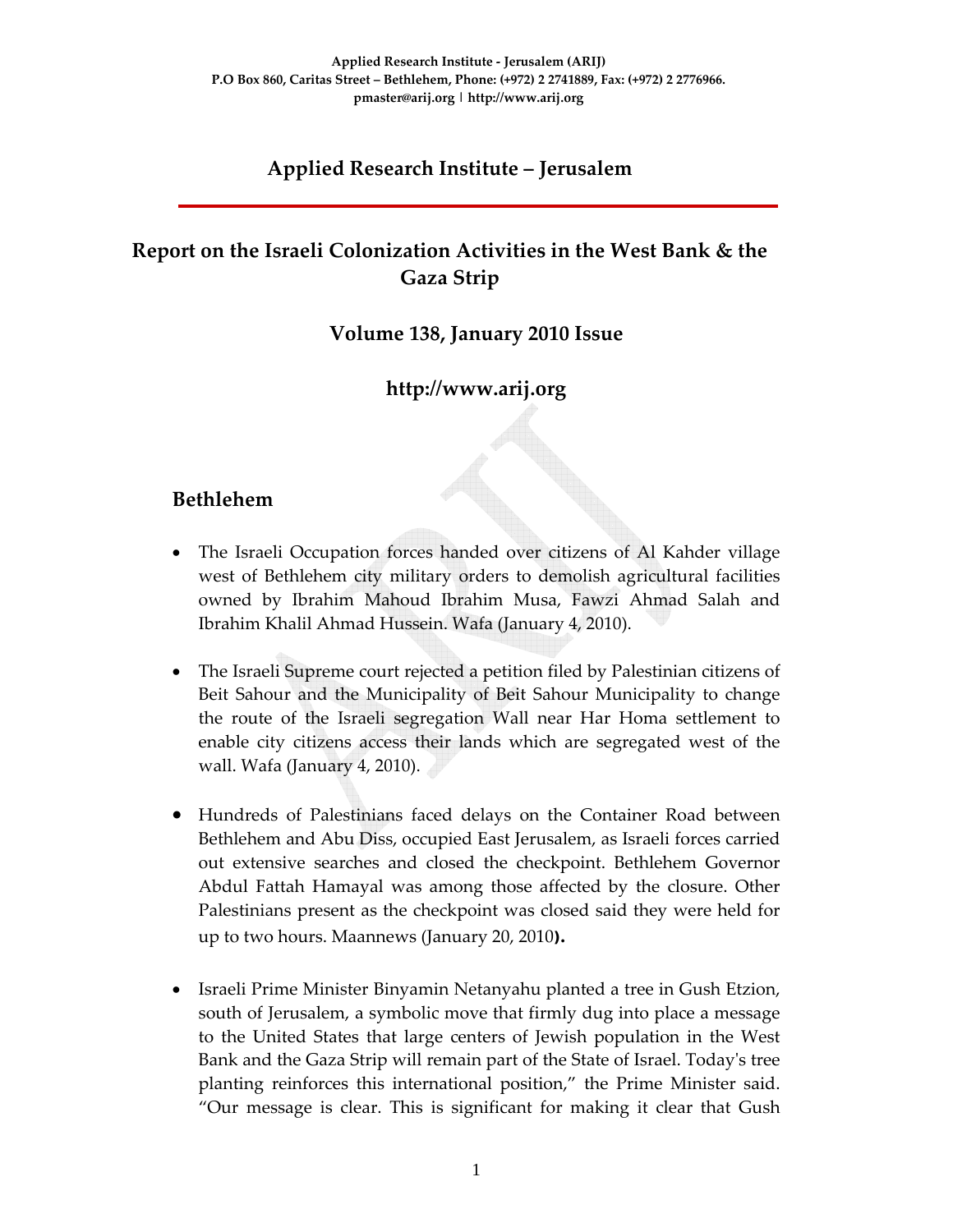Etzion is inseparable from the State of Israel forever. This is the first stop, and from here we will plant in Maʹale Adumim and Ariel." The tree planting was staged several days before Jews celebrate Tu BʹShvat, the "New Year for Trees,". INN (January 24, 2010).

• The Israeli commander, Col. Eran Makov, announced over the weekend that the Israeli Authorities intend to place a military outpost at Ush Ghurab (Shdema) site east of Beit Sahour, the site of a former Israeli Occupation forces base which was evacuated in April 2006 in order to prevent it from falling into Arab hands. Land of Israel loyalists want Israel to construct a Jewish city at the location. **INN** (January 31, 2010)

#### **Jerusalem**

- The attorney general has instructed Police Commissioner David Cohen to take immediate action to evacuate the illegal structure known as Beit Yonatan in East Jerusalemʹs Silwan neighborhood. Beit Yonatan, a seven‐ story residential structure, was built illegally in the heart of silwan city by the nationalist association Ateret Cohanim. The court already issued an evacuation order for the building last July. It is worth mentioning that the mayor recently managed to have the cityʹs planning and construction committee approve a plan permitting the construction of four floors in the Beit Yonatan building, instead of the two permitted today. His intention was to legalize - at least partially - the seven-story structure. Haaretz (January 1, 2010).
- The Israeli Municipality of Jerusalem decided to construct a purification pool in Ras Al Amoud settlement in east Jerusalem and has allocated NIS 250 Thousand for the construction of this project to serve 140 jewsih fdamilies living in the settlement. Al Quds (January 2, 2010).
- Another street collapse on the main road in the area of Silwan in occupied East Jerusalem on Saturday. The collapse created a hole, two meters long and one and a half meters deep. The collapse was related to ongoing excavations by Israeli authorities in the vicinity, on tunnels extending underneath the neighborhood about 700 meters from the mosque compound. It is worth mentioning that Israeli Authorities recently removed quantities of dirt and rocks from under Silwan to undisclosed locations. Maannews (January 2, 2010).
- Construction work started to establish a 20 km long train railway which will connect Maʹale Adumim settlement and Shaʹare Mezrach settlement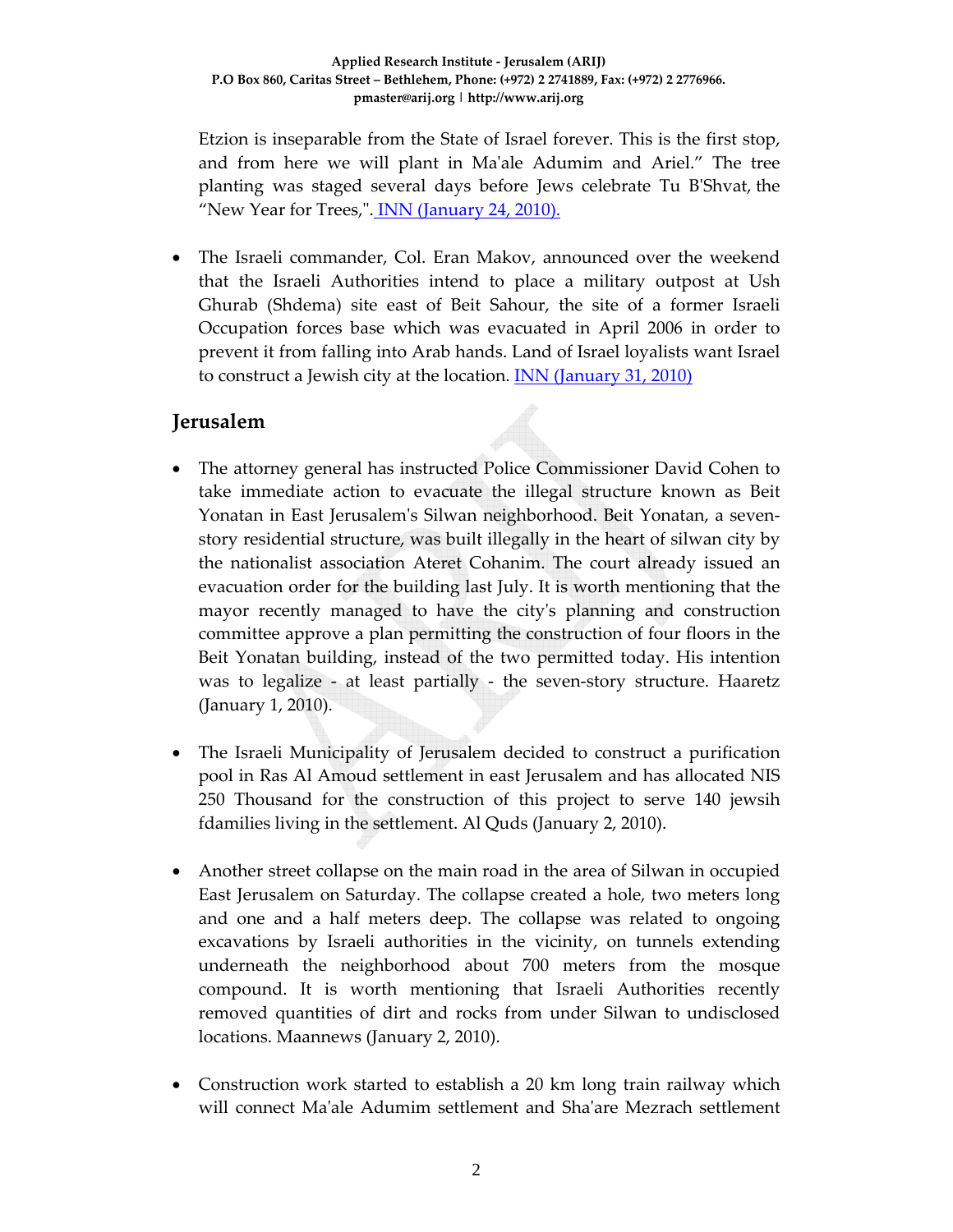and the E1 colonial plan passing through Ras Khamis – shu'fat neighborhoods. The street on which the railway is being constructed, will be expanded to include four lanes designated for cars and two other lanes for the railway. The railway plan will serve 100 thousand settlers. Al Quds (January 3, 2010).

- The Israeli Higher Planning Council subcommittee will be considering the official objections by Peace Now movement and the residents of Beit Hanina over the planned bypass road # 20, designed to connect the Pisgat Ze'ev neighborhood and bypass road  $#$  443 through the private lands of the Palestinian neighborhood of Beit Hanina. In its ruling on bypass road 443 last week (29/12/09) the Supreme Court ruled that if the road was intended originally for the movement of Israeli citizens only then: "No military commander was authorized to begin construction of the road. (HCJ 2150/07 Article 26)" and thus ruled that the road be opened to Palestinian traffic. Bypass road 20 is designed to connect Pisgat Zeʹev in Jerusalem, and bypass road 443, located beyond the 1949 Green Line. Even after opening bypass road 443 to Palestinian movement, Palestinian residents can only drive to Ramallah, but will not be able to continue to Jerusalem, and will not be allowed to use bypass road 20. Bypass road 20 is planned as a road for Israelis only, to connect Jerusalem and 443, making the paving of the road illegal. It should be noted that the Transportation Ministry has allocated 80 million New Israeli Shekels to cover the cost of paving bypass road 20. PEACENOW (January 4, 2010).
- The World Likud held a cornerstone-laying ceremony for a new neighborhood in eastern Jerusalem, named Nof Tzion, near the neighborhood of Jabel Mukabar. Attending the ceremony were members of a delegation of Jewish Americans, some of whom are interested in buying real estate in the neighborhood. The group also included several Democratic party activists, and was led by Assemblyman Dov Hikind of New York. The neighborhood will include 400 housing units on an area of 114 dunams (114,000 square meters). INN (January 5, 2010).
- The Israeli Municipality of Jerusalem forced resident Daoud Ahmad Al Alami from As Suwwana neighborhood to the east of the Old city to demolish part of his house under alleged for being built without proper building authgorization from the municipality. The house is inhabited by 5 family members and was built in 1980. Al Maqdisi (January 5, 2010).
- Jerusalem's municipal planning and construction committee approved the construction of four new residential buildings adjacent to the Beit Orot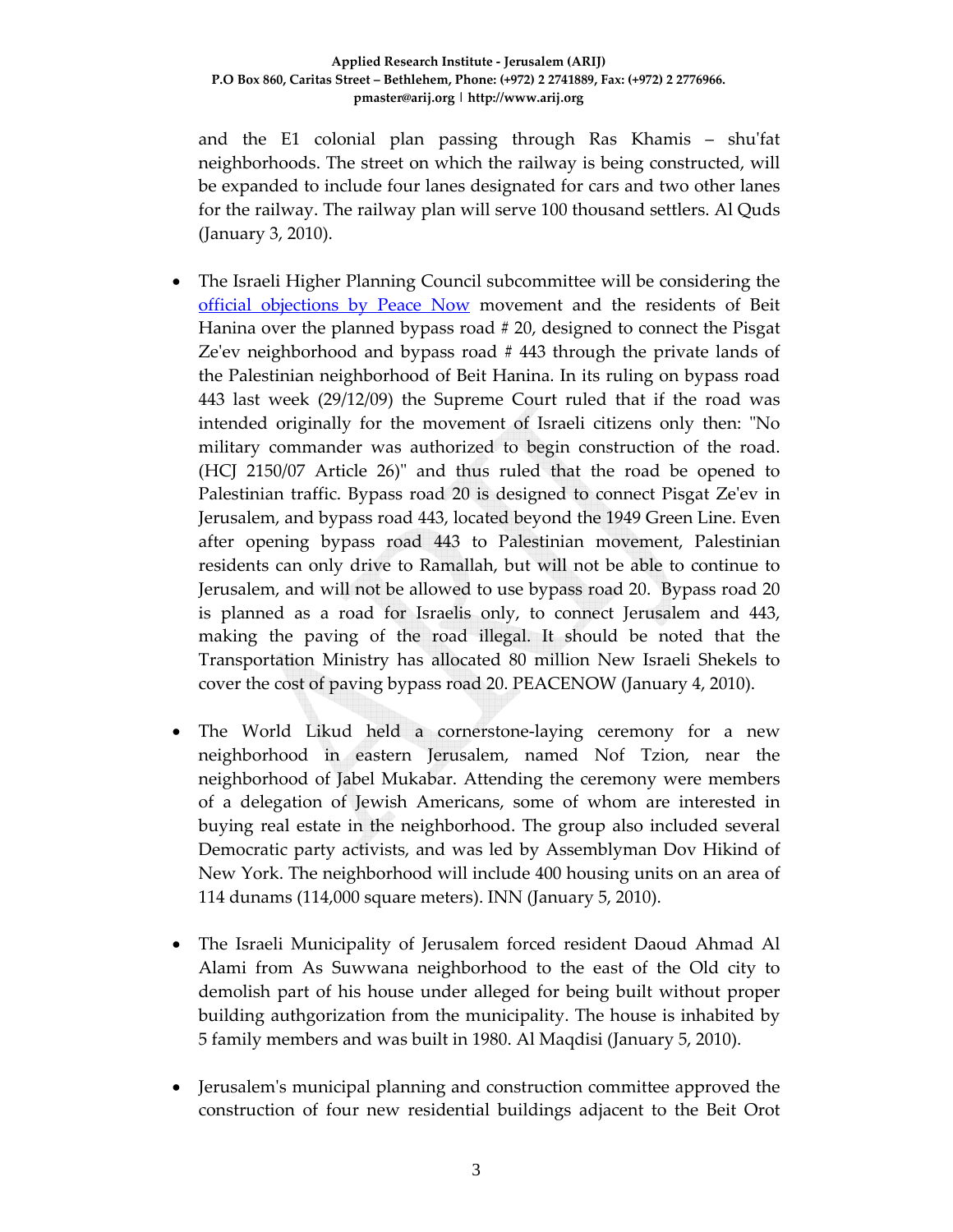religious school in east Jerusalem, effectively creating a new Jewish neighborhood of 24 families on the Mount of Olives. The project is being developed by Irving Moskowitz, an American Jew who has funded Jewish projects in Jerusalem. JPost (January 5, 2010).

- The Jerusalem Municipal Planning and Construction Committee approved plans for the construction of a new Jewish neighborhood in the north‐east Jerusalem Shuafat neighborhood. three new five‐story buildings will be built on a 5,000‐meter plot of land, funded by the Jewish American millionnaire Irwing Moskovitz to settle some 50 Jewish families. The entrance level to the buildings will be designated for commerce. **Ipost** (January 6, 2010).
- Inside a glittering New York City ballroom, several hundred people turned out to support the construction of Jewish housing near an Arab‐ populated part of east Jerusalem which was permitted to Beit Orot yeshiva from the Jerusalem Municipal Planning and Construction Committee to build four residential buildings adjacent to its property on the Mount of Olives, near At‐Tur neighborhood. The \$250‐a‐plate dinner, hosted by American Friends of Beit Orot, was expected to raise at least \$75,000 for the yeshiva, which according to its Web site, "is at once defending the sacred traditions of Jewish nation, the physical security of Eretz Yisrael and the integrity of Jerusalem as the undivided capital of Israel and the Jewish people.ʺ JPost (January 8, 2010).
- Yakir Segev, who holds the portfolio for east Jerusalem in Jerusalem's municipal council and a member of Mayor Nir Barkat's faction, is known as a rightist announced that the "The State of Israel gave up the neighborhoods on the other side of the separation fence". He explained, ʺThe municipality has internalized the message which came from the Israeli government that these neighborhoods are not a part of Jerusalem, and is acting in accordance. The neighborhoods and villages left on the other side of the fence are included in Jerusalemʹs municipal area of jurisdiction, but, in reality, the fate of their close to 50,000 residents remains unclear. It is unclear who is in charge of providing them with municipal services." Ynetnews (January 8, 2010).
- The Israeli Occupation forces stormed the house of Dia' Hoshiya in Qatanna village northwest of Jerusalem city and destroyed properties. Al Ayyam (January 8, 2010).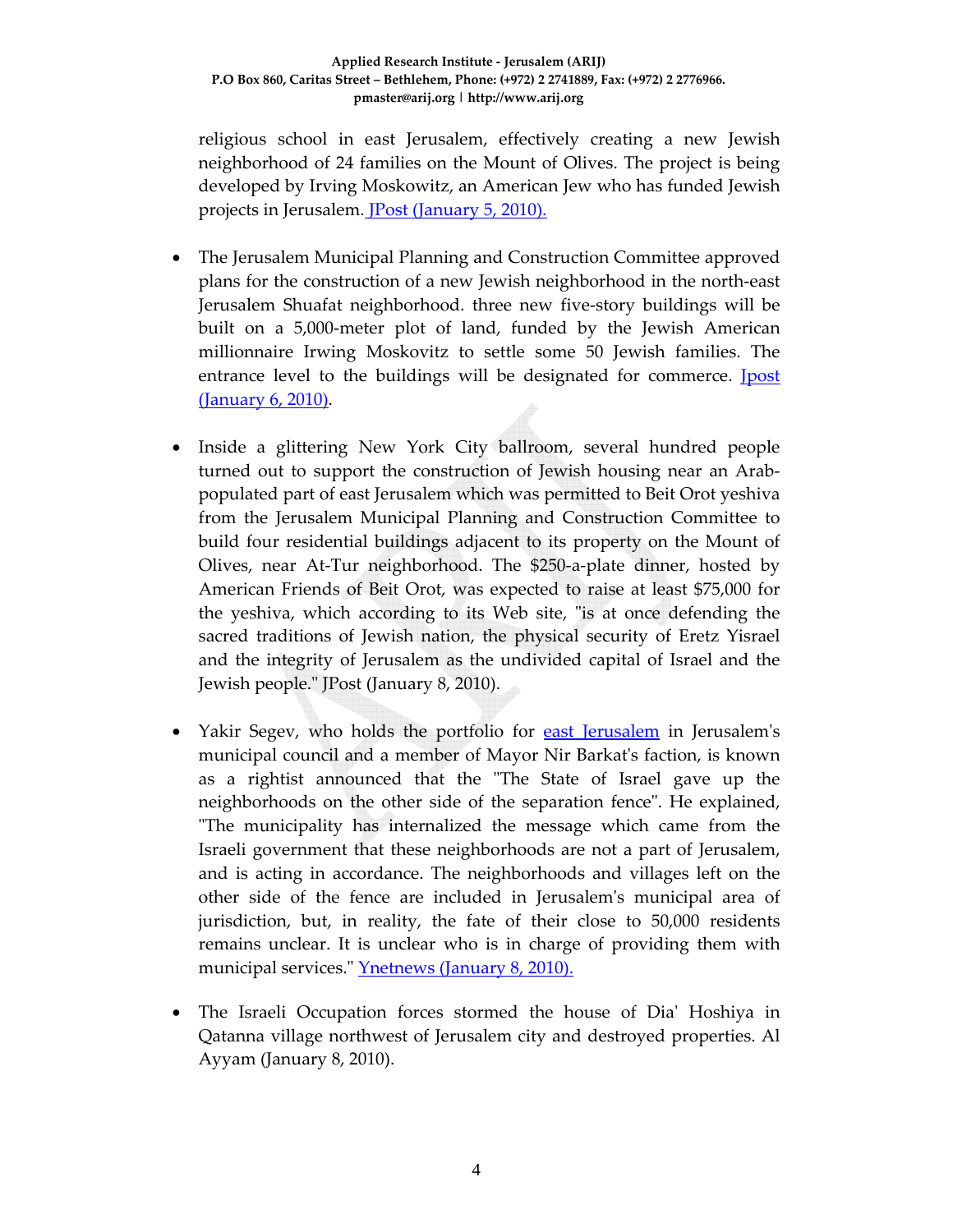- New plans to build even more settlements in occupied East Jerusalem, despite international calls for a standstill, were revealed by the Israel daily newspaper the Jerusalem News. The daily reported that a local construction and planning committee will review blueprints for a new settlement comprising 100 housing units, to be built on the site of the former Israeli police headquarters in the Palestinian neighborhood of Ras Al-'Amoud, east Jerusalem. The new settlement, Ma'alut David, is to be built on 11 dunums of land on and around the former police site, which was responsible for the West Bank, Jerusalem News. Ma'alut David's construction was stalled for several months while a new building for the police department was under construction near the illegal settlement of Maʹale Adumim, opposite the Palestinian town of Abu Dis in occupied Jerusalem. The latest unlawful housing unit is situated 300 meters from another Israeli settlement, Maʹale HaZeitim, on the Mount of Olives. Right wing Israeli activist Arieh King, who first called for the construction of Maʹale HaZeitim, said that Ma'alut David was not an expansion to the already existing settlement, but rather an independent build, the daily reported. Maannews (January 10, 2010).
- During an Israeli Knesset Constitution, Law and Justice Committee meeting, the Jerusalem Municipalityʹs legal adviser revealed what he said was an illegal request made by the City to Israel Police to delay the implementation of a court order calling for the evacuation of Beit Yonathan structure located on land of Silwan city. Attorney Yossi Havilio told the committee, "This (evacuation) should have been carried out a while ago.ʺ **Ynetnews (January 10, 2010).**
- Israeli occupation authorities forced Khaled Yousef Abu Shousha to demolish his 35‐square‐meter house in al‐Tour village near East Jerusalem. A notice was delivered to him on Thursday, 07 January 2010, ordering him to demolish his house within 24 hours. PCHRGAZA (January 13, 2010).
- Town Planning Scheme No. 11555 was promoted by the Jerusalem Municipality in 2003, in order to regulate the planning reality in Wadi Hilweh within the Silwan neighborhood. Wadi Hilweh is an area of 550 dunums south of the Old City walls, and home to 2,600 Palestinians. The Scheme attempts to seize 70% of Wadi Hilweh area as it designates 18.7% for built‐up area, 8.14% for Cemeteries, 9.6% for roads, 1.7% for public buildings and 2.4% for religious institutions. Silwanic (January 13, 2010).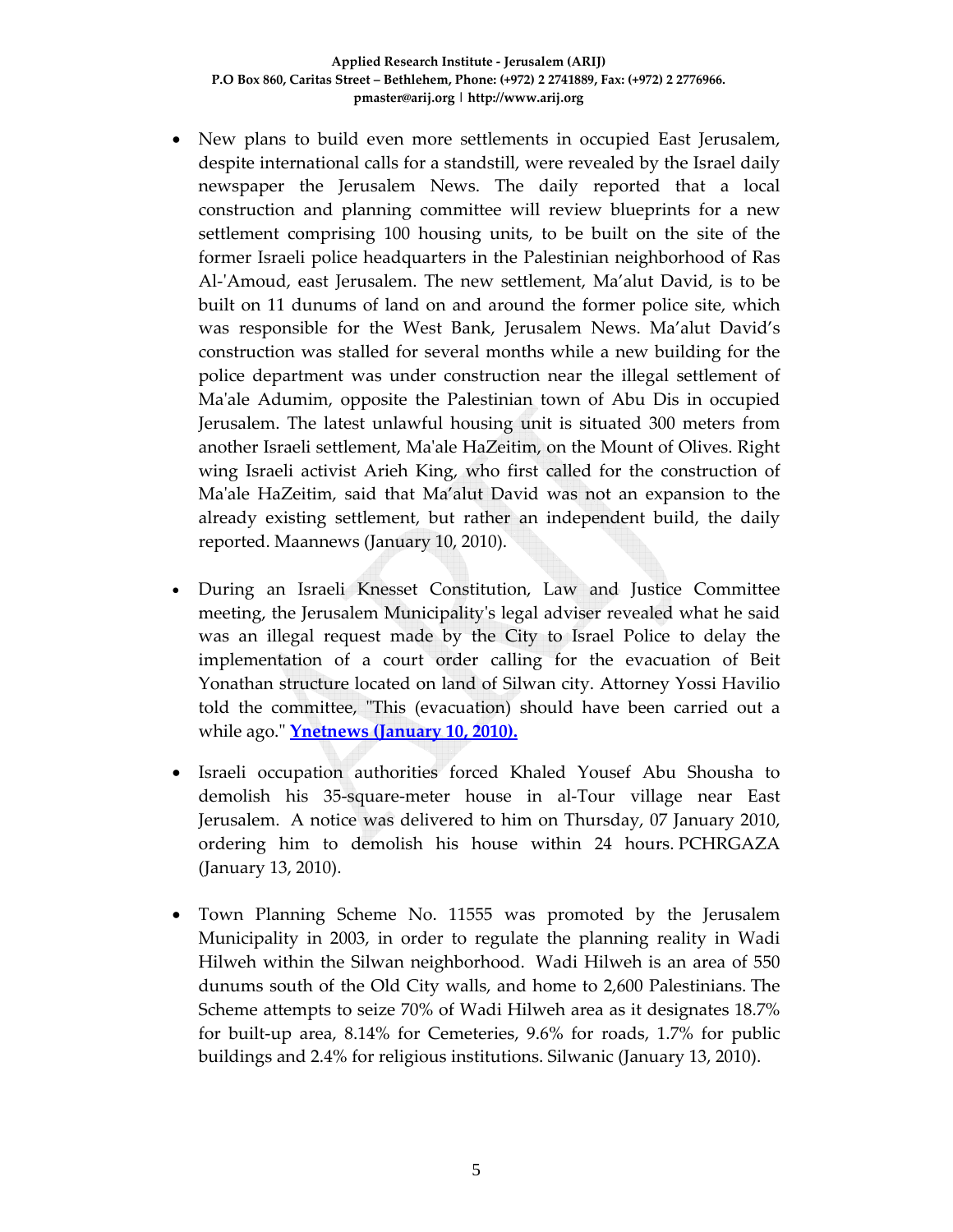- The Israeli Municipality of Jerusalem demolished a car repair garage on Beit Safafa main road south of Jerusalem and confiscated two containers that were used for fixing car tires. The garage is owned by resident Khader Musa. Al Maqdisi (January 14, 2010).
- Israeli occupation forces raided the home of Samir Abu Farha in occupied East Jerusalem, in order to detain his son, Muʹtasem, 23, and search for weapons. Al Quds (January 14, 2010).
- Israeli occupation authorities forced Haron Zakaryia Burhan to demolish his 150 square meters house and an animal pen in Wadi Yasul area in Jabal Al Mukabbir east of Jerusalem. The house is inhabited by 7 family members. Al Quds (January 17, 2010).
- Members of the Israeli Municipality of jerusalem again demolished the tent of Al GHawi family in Ash Sheikh Jarrah neighborhhood and confiscated properties. Al Quds (January 18, 2010).
- Another collapse in the Silwan neighborhood of occupied East Jerusalem south of the Al-Aqsa Mosque compound in the Old City, creating a 12 meter square hole in the middle of Wadi Hilwah street. The tunnel took place over a 10 meter deep tunnel and is a few meters from the previous cave in at the beginning of January, as a result of Israeli excavations in the area. Maannews (January 19, 2010).
- Mayor of Jerusalem Municipality, Nir Barakat, requests external legal advisor to assist in putting off implementation of Israeli court order calling for evacuation of illegal Jewish structure Beit Yonathan in east Jerusalem after cityʹs advisor says order must be carried out immediately. The seven‐ story structure, known as Beit Yonatan, was built in Silwan by the Jewish movement Ateret Cohanim in 2004 without permits. Jews belonging to Ateret Cohanim currently reside there. A court order calling for the buildingʹs evacuation was issued three years ago. **Ynetnews (January 19, 2010).**
- A number of Israeli soldiers, accompanied by a bulldozer, arrived in Jab'a close to Jabʹa junction on Road 60 where they demolished half a residential structure and as well as a perimeter fence surrounding an empty plot. The residential structure, which consisted of 4 rooms, served as a home to Hasan Salem and his family of 8 people, including 4 children. Two of the 4 rooms were demolished this morning; the other 2 were left standing. The 2 rooms demolished were added to the home in 1993 and were, it seems,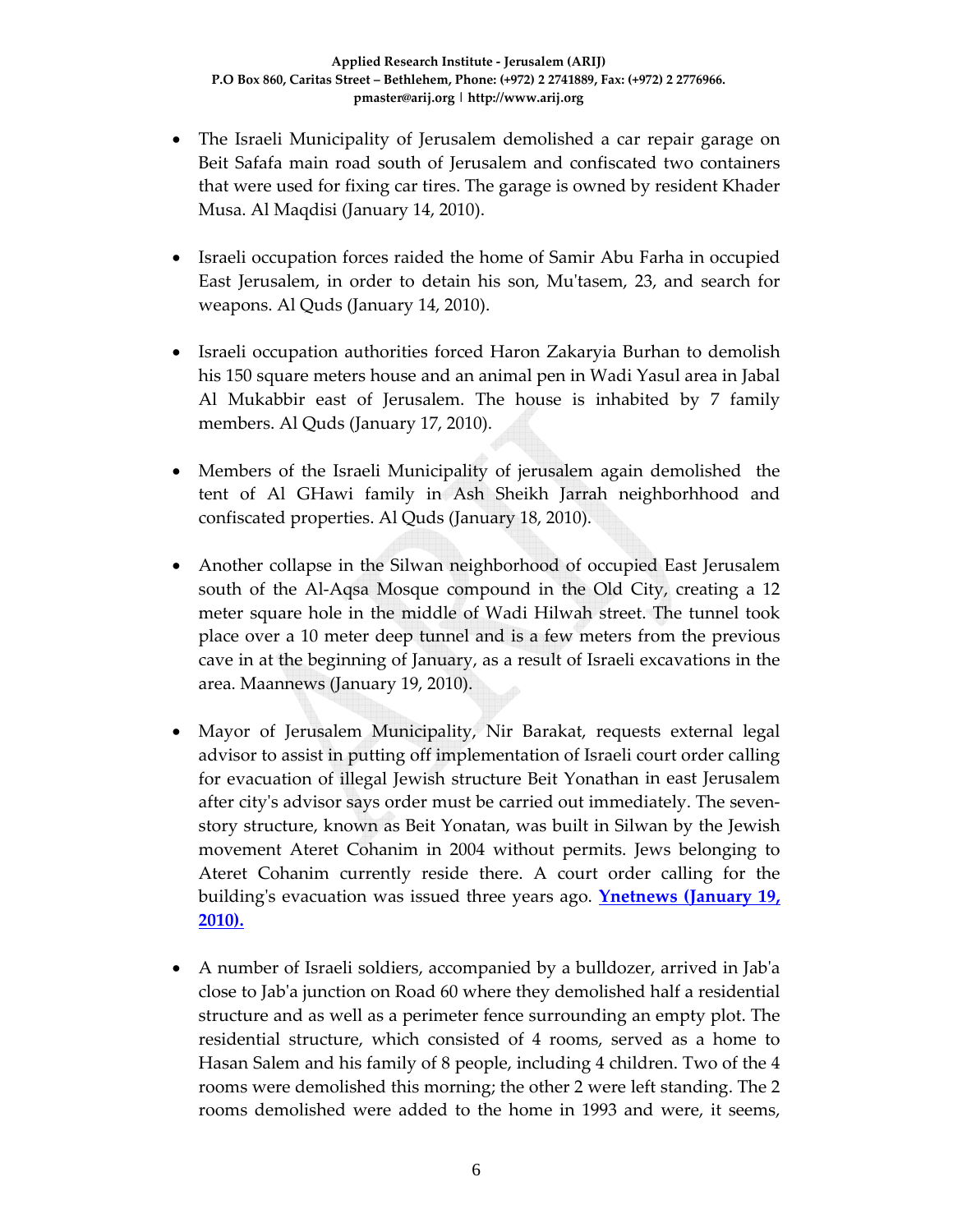demolished because the family did not have an Israeli building permit for that part of the home. The family, which received the first demolition orders in 2003, had been trying to fight demolition before Israeli courts. DWG (January 19, 2010).

- The Israeli Occupation bulldozers started razing lands in Beit Hanina city north of Jerusalem city to comence the construction of the second section of the Israeli bypass road number 20 which will connect the settlements of Neve Yacoov and Pisgat Zeev with the Israeli bypass road number 443. Al Quds (January 20, 2010).
- The Israeli Municipality of Jerusalem handed over five Palestinian families in Al Bustan neighborhood military orders to demolish their houses under the pretext that their houses were built without proper building authorization. Al Quds (January 21, 2010).
- "Mevasseret Adumim," a neighborhood was approved by the Sharon government in 2004, but was quickly brought to a halt due to American pressure. It is planned to contain 3,900 housing units. A new and broad bridge which is to link Ma'ale Adumim with the new neighborhood has already been built. Today there is still no traffic allowed on it. The construction of the E1 police headquarters began in 2005 and was completed in 2008. It was intended for an area known as E‐1. Only a small portion of the funding of the neighborhood originates from the state. The bulk of the money comes from private organizations with a clear right wing orientation: the Bukhara Community Trust, and the Shalem Foundation  $-$  a subsidiary formed by the Jerusalem-based Elad NGO. PEACENOW (January 22, 2010)
- The Israeli Municipality of Jerusalem demolished the Gas Station of Shadi Al Salayma and ʹAta Hijazi in Az Zaʹeim neighborhood under the pretext of being built without proper building authorization. Al Quds (January 22, 2010).
- The Israeli Jerusalem Mayor Nir Barkat has gone on the offensive against the municipal legal system, state prosecutor and outgoing Attorney General Menachem Mazuz following Mazuzʹs order to the police to immediately evict the Jews living in a building in East Jerusalemʹs predominantly Arab Silwan neighborhood. Haaretz (January 22, 2010).
- The Israeli Municipality of Jerusalem informed citizen Nawal Sobhi Sharqawi from Al Ashqariya neighborhood in Beit Hanina city about its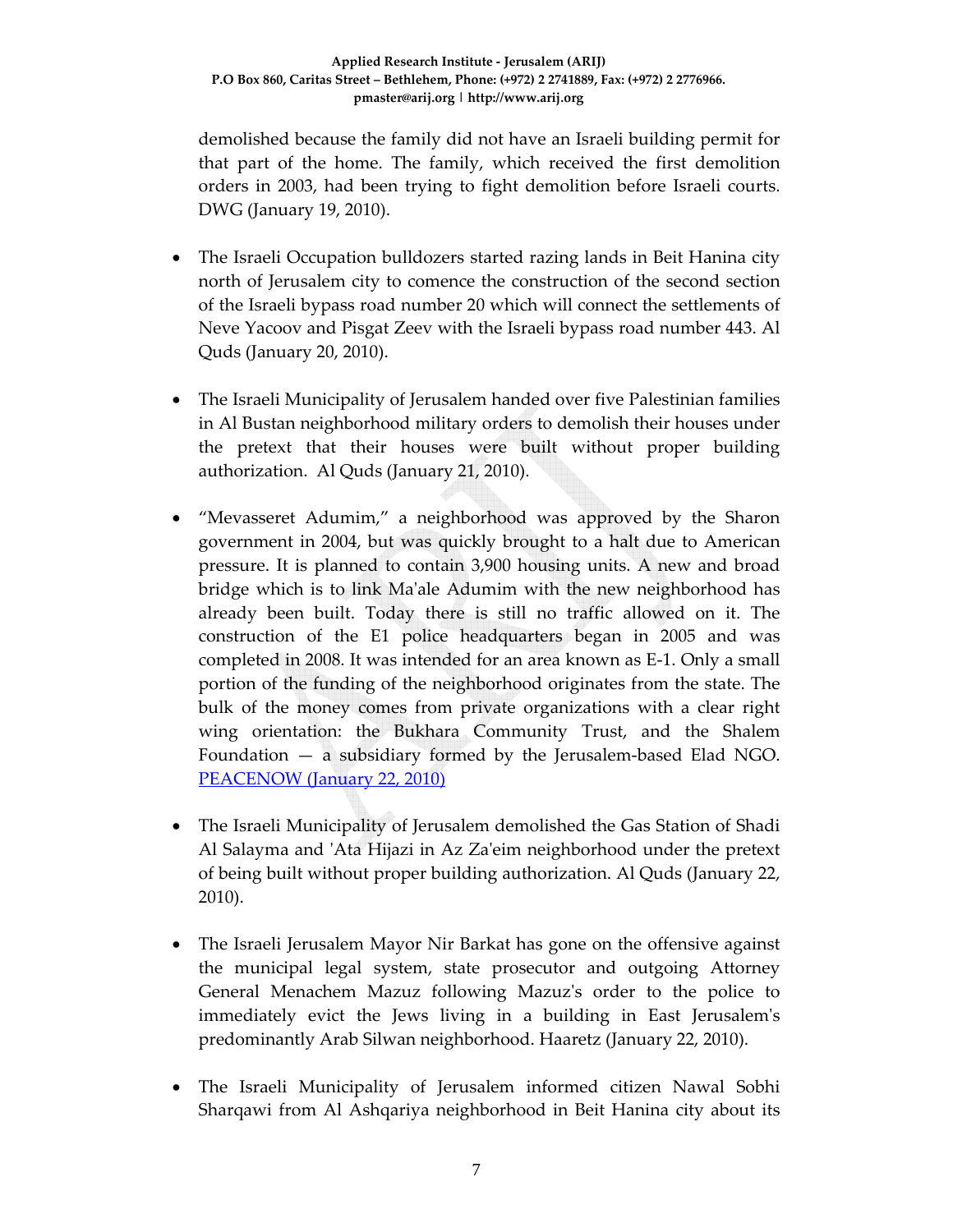intention to demolish her house that was built two and a half year ago under the pretext that her house was built without proper building authorization from the Municipality. The house is 55 square meters area. Al Maqdisi (January 23, 2010).

- The Israeli Municipality of jerusalem handed over citizen Tareq Al Isawi an order to demolish the house of his son shadi. The house is 230 square meters area and was built in 1999. It is also inahbited by 4 family members. Al Maqdisi (January 24, 2010).
- In two tree-planting ceremonies for the upcoming Israeli holiday of *Tu BʹShvat* ‐ the New Year of the Trees ‐ Prime Minister Binyamin Netanyahu said "major settlement blocs" will always be part of the State of Israel. In Ma'ale Adumim, the prime minister said, "We will build here as part of greater Jerusalem." "I came here from Gush Etzion, which is Jerusalem's southern gate," Netanyahu said. "Now we're in Ma'ale Adumim, which is Jerusalem's eastern gate," he said. NBC (January 25, 2010).
- Israeli settlers began an illegal squat in the Palestinian home of Fatima Abdel Wadood Al Daoudi in the old city of Jerusalem following a court order expelling the elderly woman and her son and granting settlers partial access to the building. The same court decision ordered the imprisonment of the elderly owner of the home if she tries to enter the building and a 20,000 shekel (5,350 US dollar) fine. She was also ordered to pay 9,000 shekels (2,400 US dollars) in legal fees for the settlersʹ attorney. Al Quds (January 25, 2010).
- The Israeli settlers attacked the house of Fatima Abdel Wadood Al Daoudi in Aqbet Al Saraya in the old city of Jerusalem and changed house locks. The womanʹs son said the family had owned the home since 1990, and that court action by the settler group began after they tried unsuccessfully to take over the home in November 2008. Maannews & Al Quds (January 30, 2010).
- The local Israeli committee for planning and construction at Municipality of Jerusalem city transferred 660 dunums of lands of Al Issawiya town in Jerusalem to a national park hindering town residents from utilizing the land. Al Quds (January 30, 2010).
- The Israeli Occupation forces stormed the house of Ramadan 'Awad and his brother Jamal 'Awad in Beit Hanina city and caused damages to the properties. Al Ayyam (January 30, 2010).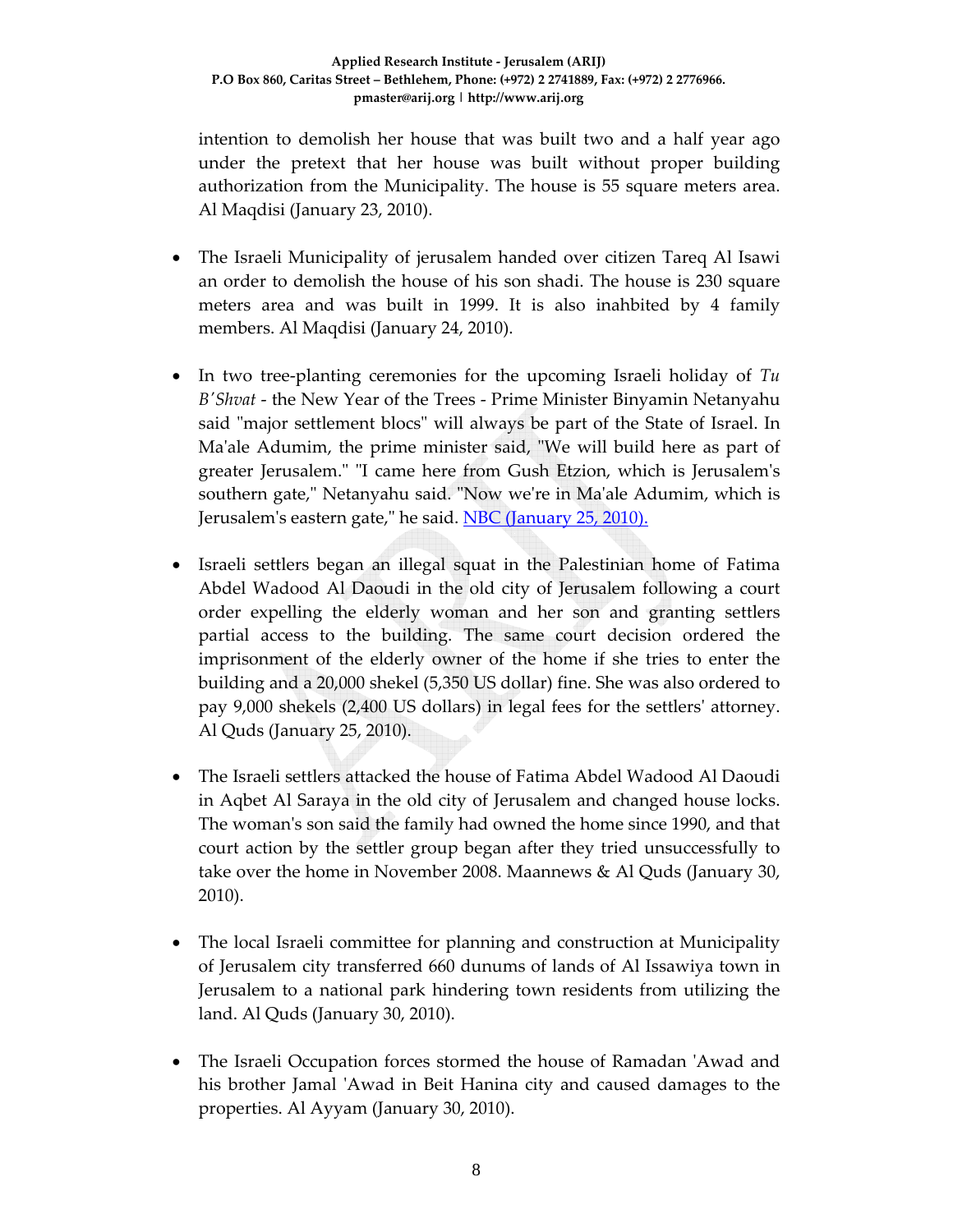• The Israeli reconciliation court issued an order to demolish the house of Abdel Rahman Abu Farha in Al Saʹdiya neighbourhood in the old city of Jerusalem under the pretext that the house was built without proper building authorization. The house is inhabited by 7 family members. Al Quds (January 31, 2010).

### **Hebron**

- Israeli occupation authorities banned a group of Palestinians from planting trees in the Al‐Buwiryah area, near the settlement of Kiryat Arba. Israeli settlers also arrived in the area, interrupting the planting. Israeli soldiers on the scene declared the area a closed military zone and confiscated a number of trees.Wafa (January 1, 2010).
- The Israeli Occupation forces hindered Palestinian farmers from planting Olive seedlings in Abu Rmeish Valley north of Beit Ummer town close to Beit 'Ayn settlement and confiscated a number of trees. Israeli soldiers on the scene declared the area a closed military zone. Al Quds (January 3, 2010).
- Three Palestinian farmers fled an attack initiated by 40 settlers from the illegal settlement of Beit Eyin they were working on their lands in the area of Wad Abu Rish. The settlers hurled stones at them using sling shots. An Israeli patrol was present at the scene, near Beit Ummer to the north of the West Bank city of Hebron, and tried to prevent the settlers from attacking the farmers. Israeli soldiers continue to block the nearby area of Safa, preventing people in the area from leaving freely, Awad said. Maannews (January 9, 2010).
- Israeli Occupation Forces prohibited Palestinian farmers from tending to their land in Safa village in the northern Hebron governorate. While the farmers were planting olive trees, Israeli forces attacked them and clashes erupted between both sides. Israeli Occupation forces also prohibited Palestinian farmers from planting 1,500 olive trees in the Abu Ar‐Rish area, also in Beit Ummer. Maannews (January 13, 2010).
- Israeli Occupation troops bulldozed four dunums of agricultural lands in Safa village north of Hebron following an effort by Palestinian farmers to plant olive trees in the valley near Beit Ummar. The land belongs to Abdel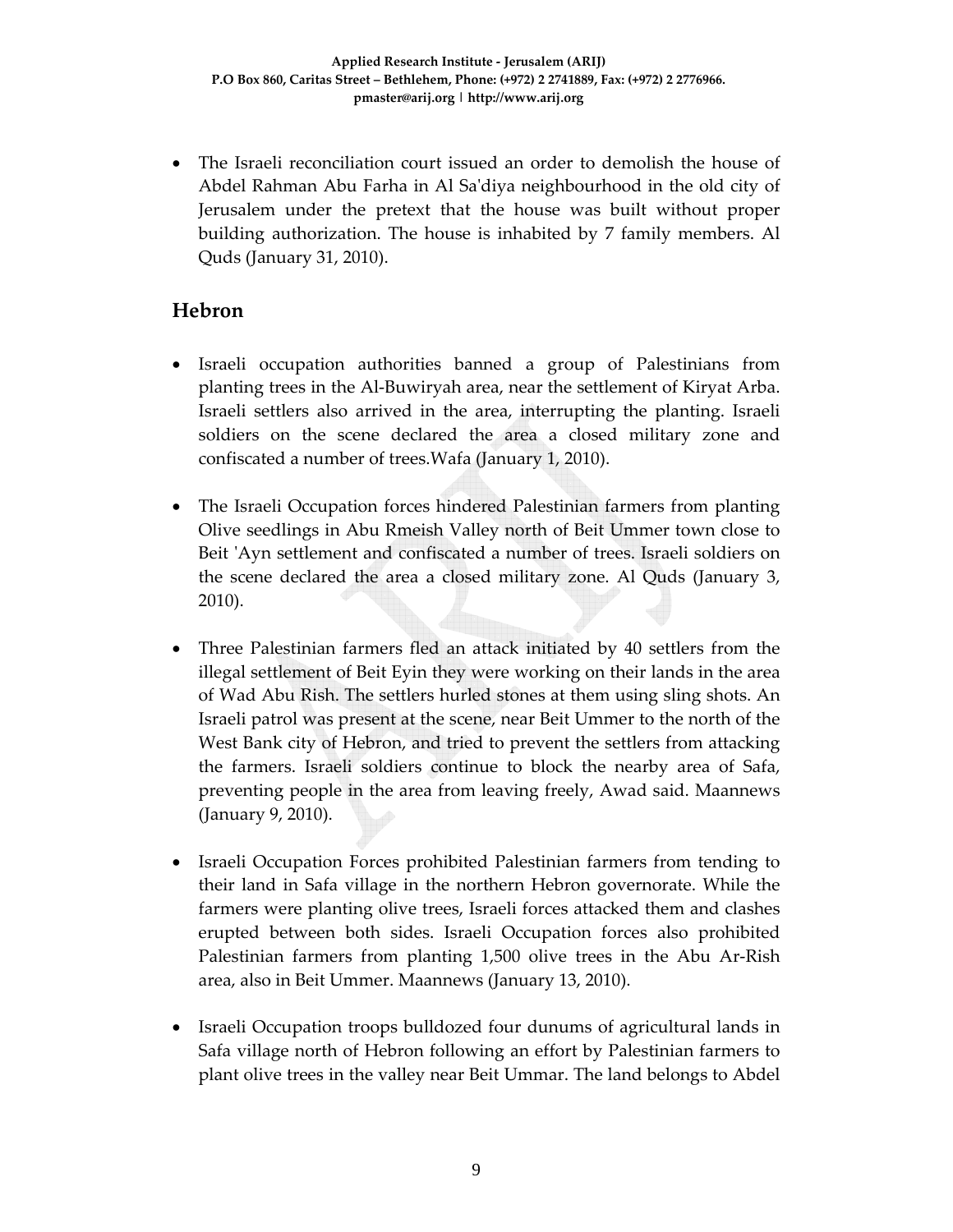Mu'ta Abu Maria, 'izzat Abu Maria and Muhammad Abu Maria. Maannews (January 13, 2010).

- The Israeli Settlers of Ma'on settlement razed 150 dunums of lands in Yatta town planted with Wheat and Barley. Al Quds (January 11, 2010).
- Israeli Settlers inhabiting the Havat Ma'on outpost on mount Hebron descended into the valley and uprooted young olive trees and ripped branches off of almost 70 Olive trees during a rampage on the agricultural land. Land belongs to Musa Khalil Rab'i resident of At‐Tuwani village in the south Hebron hills. Maannews (January 15, 2010).
- The Israeli Occupation forces razed lands and uprooted trees owned by Mustafa Abdel Mu'ti Abu Maria, 'Izzat Abu Maria, Muhammad Abu Maria and Anis Musa Abu Maria. Al Quds (January 14, 2010).
- Israeli occupation forces raided a number of homes in the Ras Al-Joura neighborhood of Hebron. Five homes belonging to the Al-Haimuni family were stormed and thoroughly searched. The Israeli Occupation forces also performed an incursion in Yatta town, south of Hebron, and swept the area searching for Israeli license‐platted vehicles. Maannews (January 20, 2010).
- The Israeli Occupation authorities handed over Najeh and Hussein Yacob Al Jaʹbari in Qayzon area near Kharsina settlement east of Hebron city halt of construction orders. Al Quds (January 26, 2010).
- The Israeli Occupation Authorities handed over Palestinian farmers in Kherbit Safa in Beit Ummer town orders stating 110 dunums of their lands which are planted with Olive trees as closed military areas. The lands are owned by Thalji and Sleibi families. Al Quds (January 29, 2010).
- Israeli Minister Benny Begin took part in a cornerstone laying ceremony for a new neighborhood in the South Mount Hebron settlement of Beit Hagai. The new Beit Hagai neighborhood is slated to include 10 housing units. Ynetnews (January 31, 2010).

# **Tubas**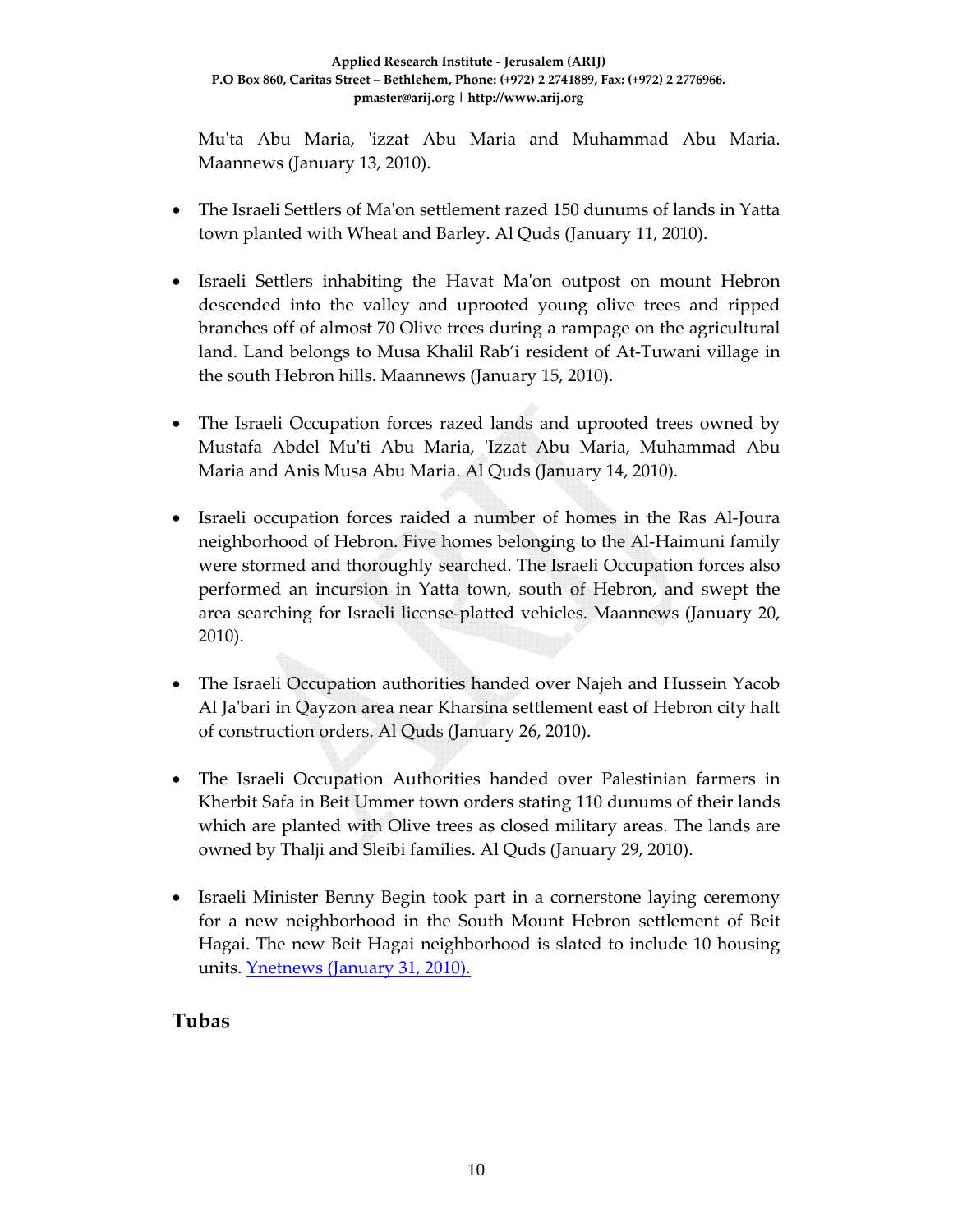• The Israeli occupation forces confiscated the car of citizen Muhammad Rafe' Faqha in 'Ein Al Bayda village after storming his house. Al Ayyam (January 23, 2010).

### **Jenin**

• The Israeli Occupation forces set up a military checkpoint at the entrances of Rumman and Zabuba villages west of Jenin city and started inspecting cars and people and caused a delay to people who were heading to their destinations. Wafa (January 24, 2010)**.**

### **Tulkarem**

- The Israeli Occupation forces erected an iron gate at Shufa village eastern entrance which is the only connection point of the village with the neighboring Palestinian village s and Tulkarem city. Wafa (January 4, 2010).
- Israeli Occupation Forces installed three military temporary checkpoints around the city of Tulkarem, sealing the area and refusing some drivers from accessing their homes. Checkpoints were installed near Dir Sharaf in the East, and on the Nablus‐Ramallah road in the south. They were installed in the early hours of the evening and remained in place at press time. IOF were stopping dozens of vehicles on both sides of the checkpoint and searching all vehicles thoroughly, young men were being forced to strip in front of soldiers. Maannews (January 15, 2010).

### **Ramallah**

- The Israeli Supreme Court struck down a request to issue a restraining order against construction of a new neighborhood in the settlement of Talmon, in Ramallah Governorate which were filed by the village of Al Rania and the Yesh Din and Bimkom organizations. The plan for the neighborhood HaBrecha, included the construction of a school and preparation for residential housing. **INN (January 13, 2010).**
- The Israeli settlers living in Halmish settlement uprooted 15 Old Roman Olive trees in Deir Nidhan village northwest of Ramallah village owned by Jameel Abdel Qader. Wafa (January 24, 2010).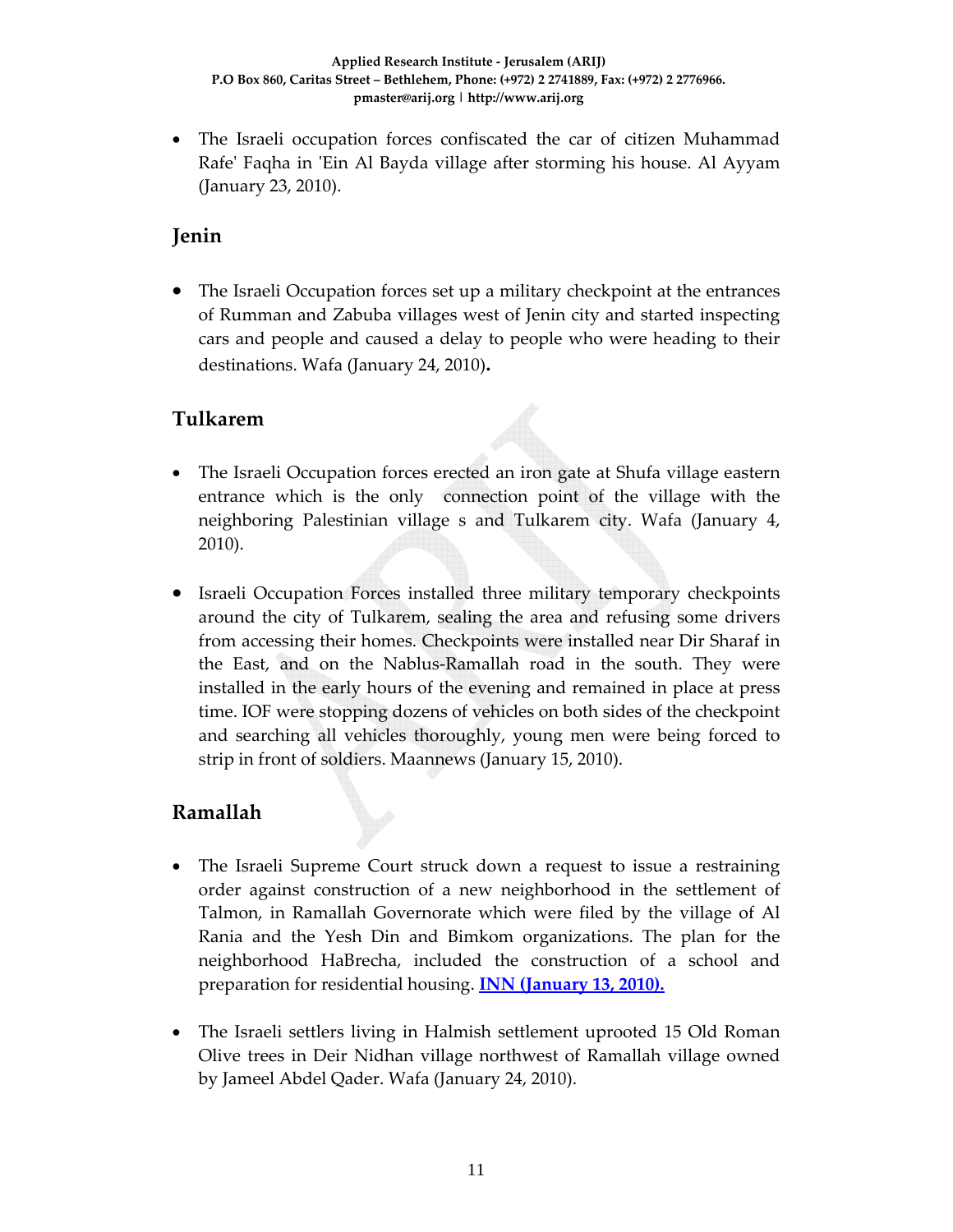- Several dozen Israeli settler youths attacked the village of Beit Ilu north of Ramallah, in response to Israeli forces razing the Gush Talmonim outpost. Settlers broke into the home of the Mazar family, trying to set fire to the car of family members trying to escape the violence and then began pelting them with stones. Maannews (January 27, 2010).
- Settlers of Beit El settlement began construction of a new home in spite of the construction freeze ordered by the Israeli Minister of Defense, Ehud Barak. The home was built just underneath the home of Rabbi Zalman Melamed, Dean of the Beit El Yeshiva and co‐Chief Rabbi of Beit El. INN (January 27, 2010).
- The Israeli Occupation Army decided to reroute the segregation wall path near Modiʹin Illit settlement west of Ramallah city, on lands of Bilʹin village. Al Ayyam (January 27, 2010).
- The Israeli Occupation forces closed Atara checkpoint north of Ramallah city. They stopped Palestinian cars for inspection and caused delay to people heding to their desitnations. Al Quds (January 30, 2010).

#### **Salfit**

- Israeli settlers from Yakir and Netafimsettlements are trying to take over a piece of land in Nabeʹ An Nwetef Al Maʹjoor in Qarawet Bani Hasan village west of Salfit city. The settlers accompanied by bulldozers razed the lands and some agricultural roads in the area and set up an outpost there and are trying to expand it. Wafa (January 2, 2010).
- The Israeli Occupation autorities are confiscating tens of dunums of Izbat Abu Hasan Ash Shuʹab in Salfit city for the expansion of Barqan Industrial Zone. Al Quds (January 18, 2010).
- The Israeli Prime Minister Binyamin Netanyahu reaffirmed Israel's claim on major settlement blocs in the West Bank, and declared the Ariel settlement bloc. as "the capital of Samaria" and an "indisputable" part of **Israel "** . JPOST (January 29, 2010).

### **Nablus**

• The Israeli Occupation forces closed the main entrance to Qaryut village south of Nablus city. Al Quds (January 6, 2010).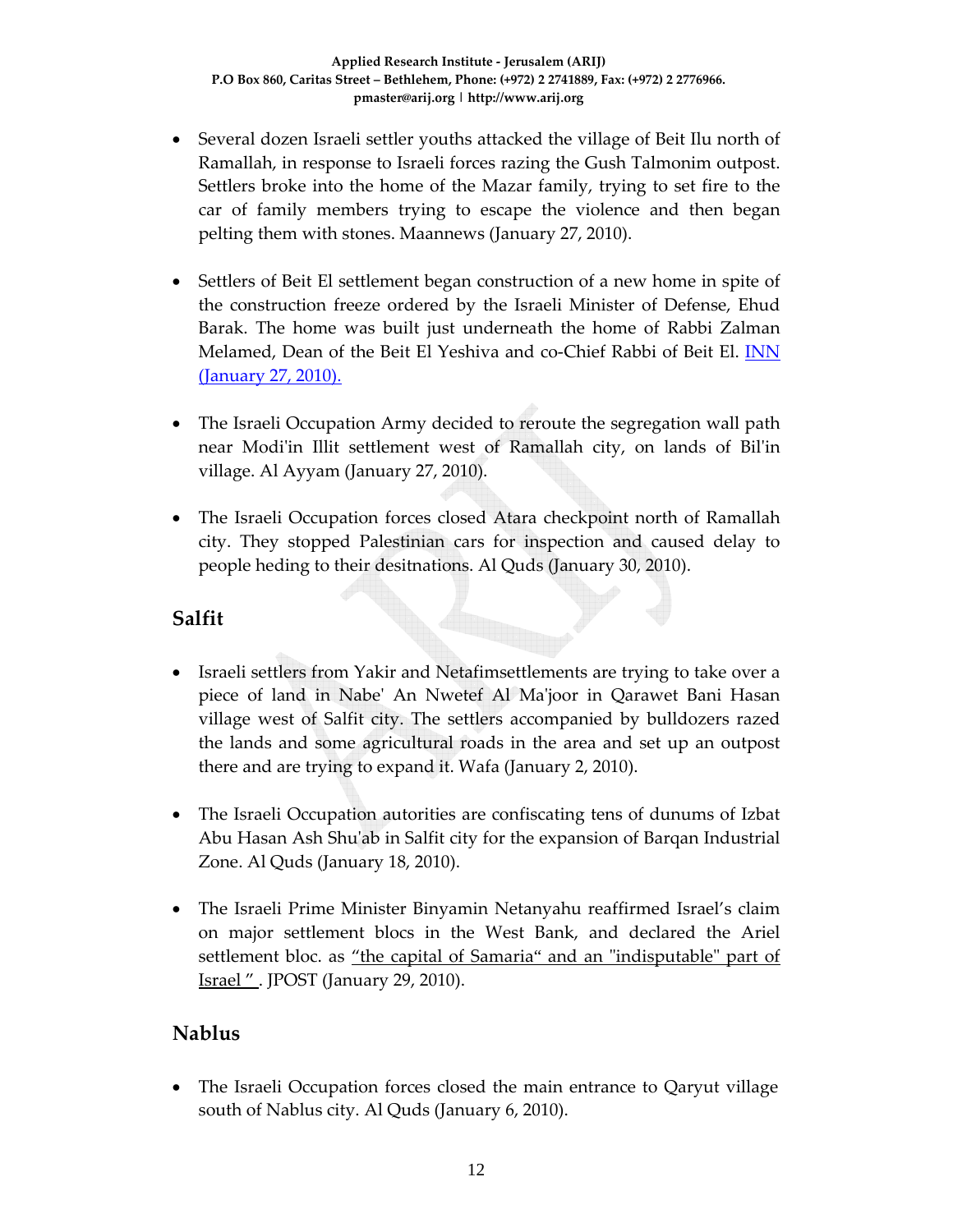- The Israeli settlers attacked Al Haj Maʹzooz Al Masri School in Nablus city, and destroyed doors and windows and messed with school properties. Al Quds (January 6, 2010).
- Six Palestinian homes were issued demolition orders by Israeli military personnel, all located on the outskirts of Aqraba village southeast of Nablus. The Israeli occupation forces gave the farmers only 48 hours to evacuate their houses, clear out their farms and sheds before the orders were implemented. The threatened houses are about five kilometers from the Gittit settlement and three kilometers from the Mekhora settlement, raising sheep and cattle as well as planting crops. Among the families who received orders to evacuate their buildings were Zaid Mahmud Qassem Beni Manna, Hani Jameel Abdullah Beni Jaber, and Feras Khalil Beni Jaber. Maannews (January 7, 2010).
- Israeli Occupation Forces accompanied by a number of bulldozers, moved into the Kherbit Tana area northeast of Nablus. They demolished an elementary school of two classrooms, 11 mud brick houses, 10 animal sheds, one greenhouse, and one tent. At least 120 Palestinian civilians, most of them children, became homeless. They following are details of demolitions in the area:
	- 1. IOF demolished two classrooms in the elementary school.
	- 2. IOF demolished a 130‐square‐meter animal shed and a 25‐square‐ meter room belonging to Mahmoud Ahmed Nassasra.
	- 3. IOF demolished a room and uprooted 25 fig trees belonging to 'Abdul Qader Ibrahim Hanani.
	- 4. IOF demolished two rooms and a 150‐square‐meter animal shed belonging to Majed ʹAfeef Hanani.
	- 5. IOF demolished a 25‐square‐meter room and a 130‐square‐meter animal shed belonging to Radi Mahmoud Hanani.
	- 6. IOF demolished a 90‐square‐meter animal shed belonging to ʹAbdul Mahdi Ahmed Nassasra.
	- 7. IOF demolished a 25‐square‐meter room and a 130‐square‐meter animal shed belonging to Fawzan Mousa Nassasra.
	- 8. IOF demolished a 25‐square‐meter room and a 130‐square‐meter animal shed belonging to Ismaʹil Mousa Nassasra.
	- 9. IOF demolished a 25‐square‐meter room and a 130‐square‐meter animal shed belonging to ʹAbdul Hafeez Hassan Hanani.
	- 10. IOF demolished two rooms and a 130‐square‐meter animal shed belonging to Khaled Mustafa Hanani.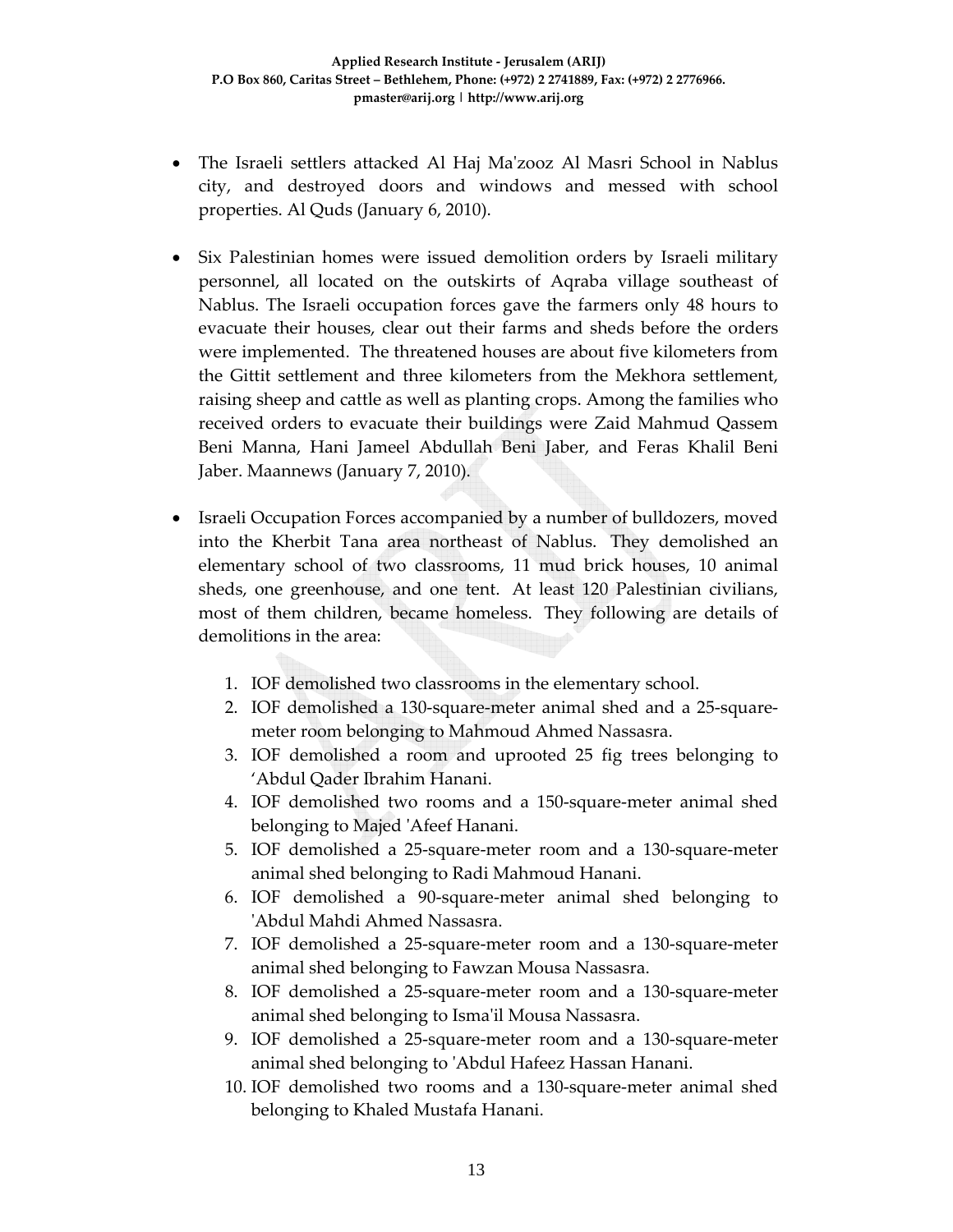- 11. IOF demolished a 25‐square‐meter room and a 70‐square‐meter animal shed belonging to Wassef Soʹud Hanani.
- 12. IOF demolished a 25‐square‐meter room and a 150‐square‐meter animal shed belonging to Fayez Yousef Hanani.
- 13. IOF demolished a 25‐square‐meter room and a 130‐square‐meter animal shed belonging to Raʹed ʹAfeef Hanani.
- 14. IOF demolished a 130‐square‐meter animal shed belonging to Qussai Mustafa Hanani.
- 15. IOF demolished a greenhouse and a tent belonging to Mohammed Khashman Hanani.
- 16. IOF demolished two rooms and a 130‐square‐meter animal shed belonging to Farsan Fares Hanani. PCHRGAZA (January 10, 2010).
- Israeli occupation troops closed all military checkpoints in and out of Nablus and erected barriers on several roads leading out of the city. The closure affected civilians as well as Palestinian Red Crescent ambulances. Flying checkpoints were erected at Bathan road in Nablus, at the south end of the Nablus‐Ramallah road and at the north end of the Jenin‐Nablus road; they closed the Beit Furik and Huwwara checkpoints entirely, and checked all cars exiting the area. Israeli occupation forces claimed they were tracking "wanted" Palestinians. Maannews (January 13, 2010).
- Dozens of Israeli settlers from Revava settlement took over 25 dunums of Palestinian land and dug up the land with bulldozers, and erected a barricade in an attempt to combine the land with the settlement in Deir Estiya, west of Nablus. The land belongs to locals and the Abu Sarhan family, now living in Jordan. Maannews (January 13, 2009).
- A number of Israeli settlers from Shavit Gilad outpost in the Kedumim settlement bloc exited the fenced‐off area and entered the lands around the village, not ten meters from its main gate and torched three cars and a tractor outside Immatin village west of Nablus overnight, leaving residents to find the skeletonʹs of the vehicles. The cars belonged to Ayyad Sawwan, Muhammad Ghanem and Ibrahim Ghanem, who also owned the vandalized tractor. Maannews (January 15, 2010).
- Israeli Occupation bulldozers began overturning land to make way for a third entrance of 1.5 km long to the illegal settlement of Shavi Shamron in the West Bank city of Nablus. The road extends from the Israeli military checkpoint at Deir Sharaf junction to the settlement of Shavei Shomron. It is worth mentioning that the Israeli Occupation Army recently declared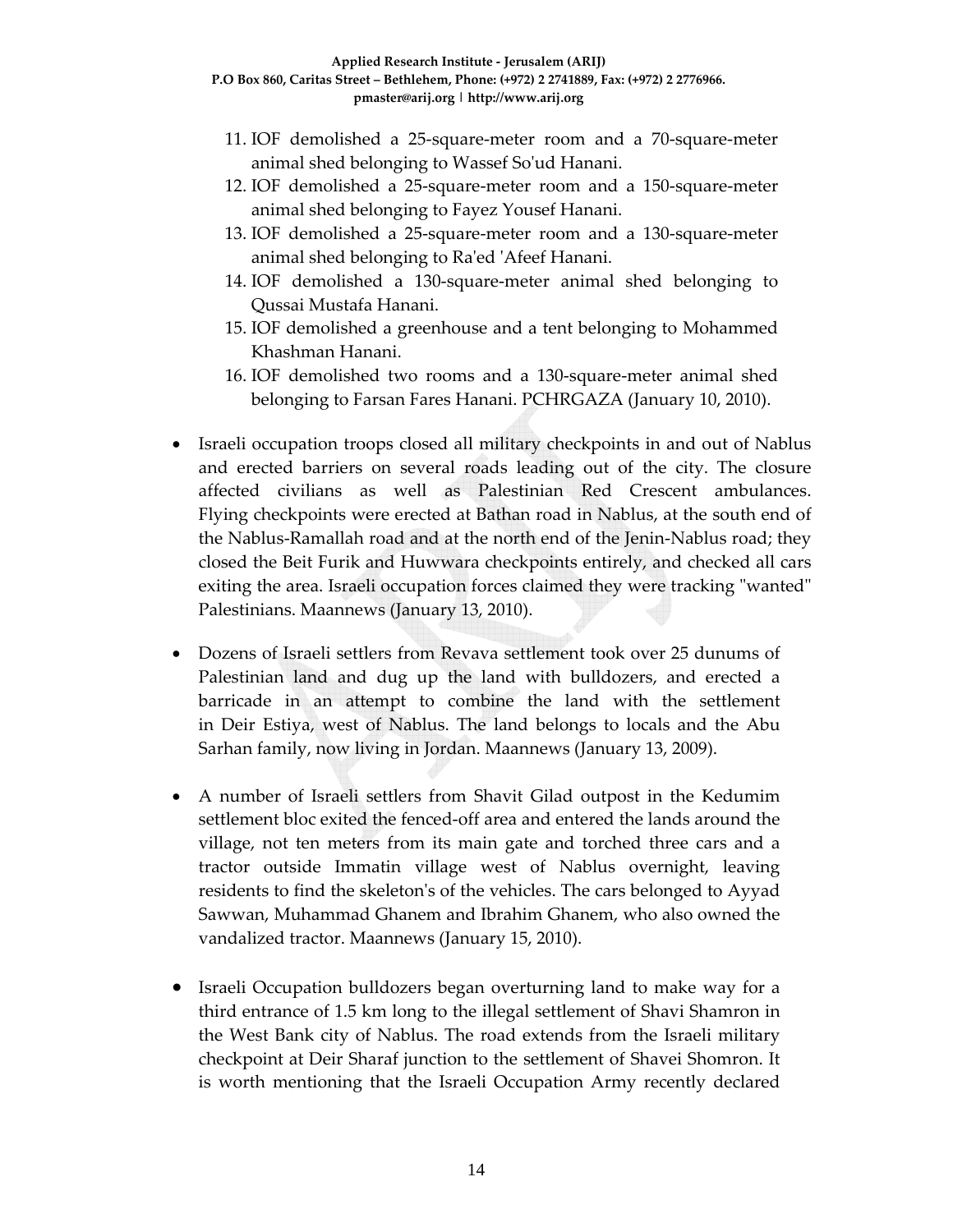the confiscation of 16 dunums of lands of Deir Sharaf for the construction of the road. Maannews (January 16, 2010).

- The Israeli Occupation forces gave 3 Palestinian families in 'Aqraba village military orders stating the demolition of their houses in Karzlafiya area. The IOF gave the families 48 hours to salvage their properties. Al Ayyam (January 19, 2010).
- Israeli Occupation forces handed out six notifications to Palestinian families ordering them to demolish their houses in the Karazlafeh area east of Aqraba, a village south of Nablus without clarifying the pretext. The owners are Firas Khalil Rabeiʹ, Hani Muhammad, Atiyeh Fahmy Bani Maniya, Zahi Bani Maniya, and his brother Zuheir Bani Maniya. Aqraba Village Council (Jnauary 21, 2010).
- Around 200 settlers had come into the village of Awarta south of Nbalus city and scrawled offensive graffiti in Hebrew and English, as well as the Russian spoken by a large minority of recent immigrants to Israel. The settlers also caused vandalism in the village's cemetery by smashing several tombstones. Haaretz (January 21, 2010).
- The Israeli occupation forces presented a formal warrant demanding that construction on the Salman Al‐Farisi mosque be halted immediately in Burin village south of Nbalus city. A copy of the warrant was posted to the contractors. The same warrant demanded that construction on storehouses owned by Hisham Najjar be stopped as well. Maannews (January 26, 2010).
- Israeli settlers of Alon Moreh settlement in Nablus Governorate built a small white shack in the settlement to protest the 10-month moratorium on new Jewish building in the West Bank settlement. On the same spot, on next day, Israeli settlers constructed a small room made out of pre‐ fabricated siding, which is intended to house students who study at yeshiva. **J**post (January 27, 2010).

# **Qalqilyia**

• Tow Palestinian Brothers from Immatin, east of Qalqiliya were attacked in their car as they passed a junction serving the nearby settlement of Yakir by rock‐throwing settlers near the settlement. Maannews (January 2, 2010).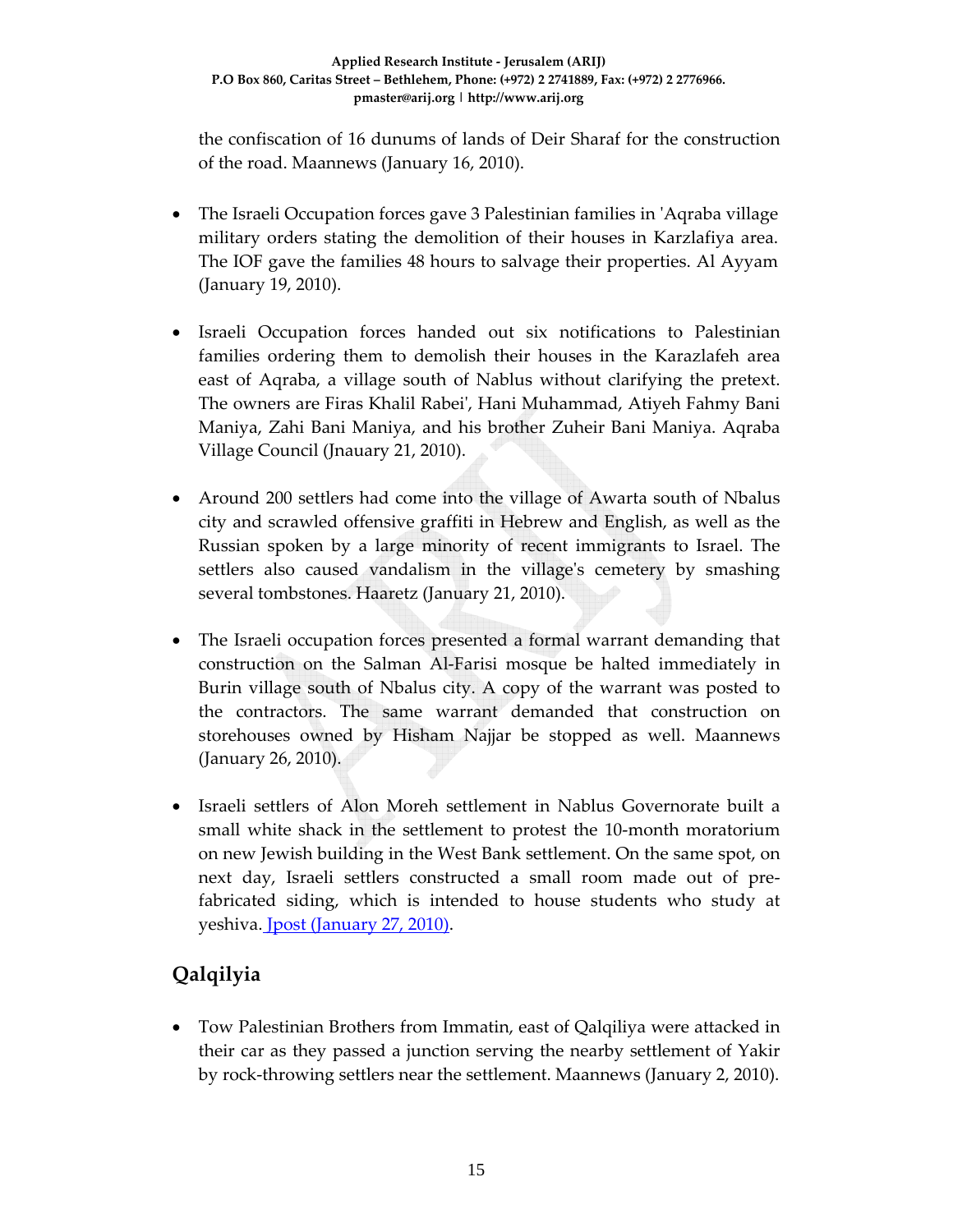- Israeli occupation troops closed the Qalqiliya‐Azzun road, installed an impassible checkpoint and were seen searching areas east of Qalqiliya. Traffic was backed up for hours and road had been closed. The closure marked the third night in a row that areas in the northern West Bank were closed by Israeli military personnel. Maannews (January 18, 2010)**.**
- The Israeli Occupation forces stormed the house of Muhammad Al ʹAdnan in Nazzal neighborhood in Qalqilyia city and caused damages to the preperties. Al Ayyam (January 29, 2010).

### **Jericho**

- The Israeli Occupation authorities handed over Al Ka'abna beduins northwest of Jericho city in the Jordan Valley Area orders to demolish a Mosque and a school under the pretext that both structures were built without building authorization from the Israeli side. The IO authorities gave residents until the fourth of February 2010 to demolish both structures or else, the authorities will demolish the structures themselves. It is worth mentioning that the school has 90 students. Wafa (January 20, 2010).
- The Israeli Occupation forces re-closed the northern entrance of Jericho city after 48 hours of reopening it without pre‐notification. It is worth mentioning that the entrance was closed by the Israeli Authorities for more than 10 years. Al Quds (January 31, 2010).

#### **Gaza**

- The Israeli occupation forces permanently closed Ash Shuja'iya (Nahal ʹOz) crossing border east of Gaza city which was used for the entry of fuel and gas to the Gaza Strip. Wafa (January 1, 2010).
- Israeli aircraft flying over Khan Yunis dropped thousands of leaflets warning the population. One side of a leaflet read: "To the population of the Gaza Strip, the Israeli Defense Forces (IDF) repeat the warning not to get closer than 300 meters to the border. Whoever approaches the border is in danger, as the IDF will take necessary measures to drive him away, including shooting if necessary. Forewarned is forearmed!" A map of the Gaza Strip was pictured below the text, which included the villages of ʹAbassan and Khuzaʹa marked as part of the buffer zone. The other side of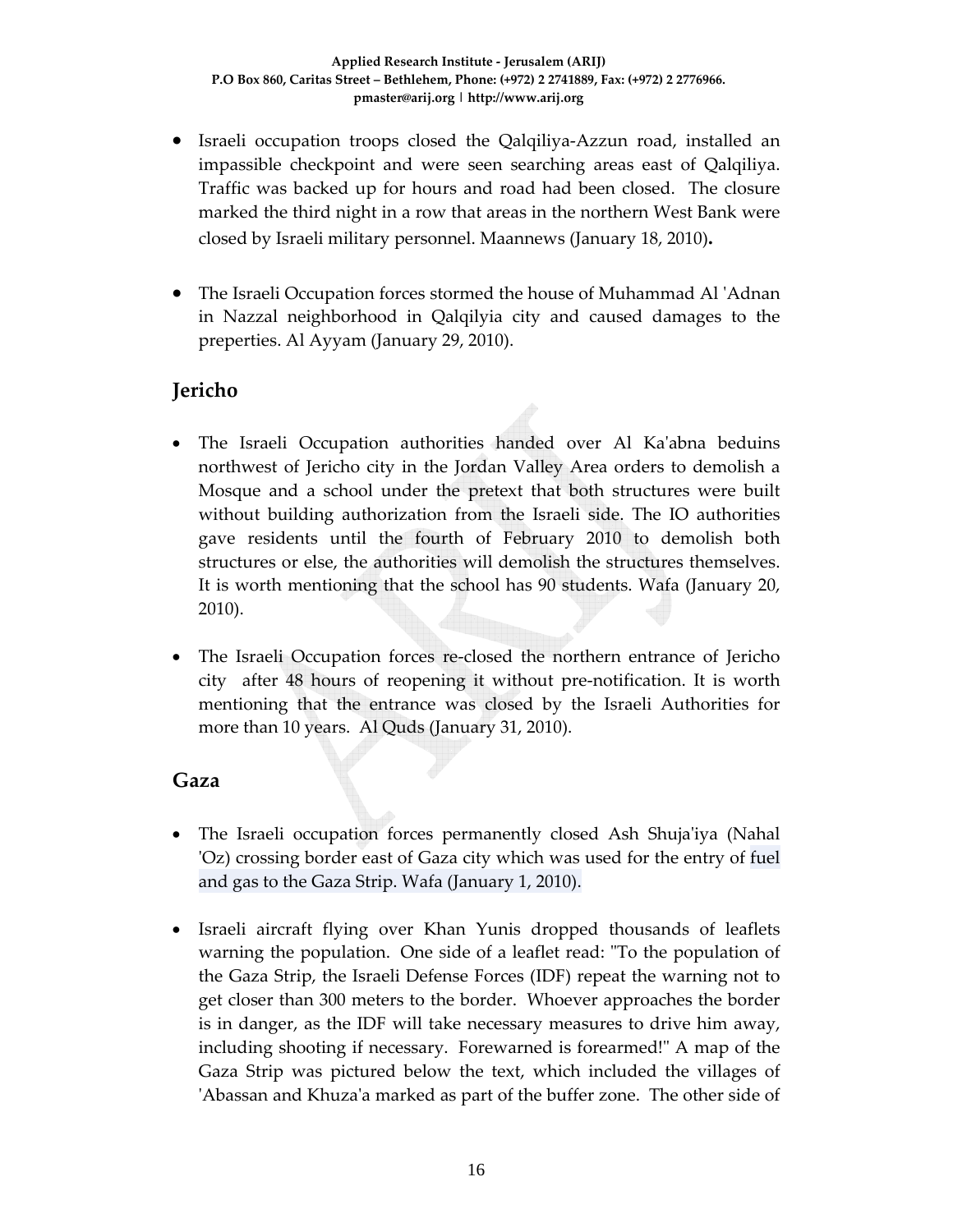the leaflet included a message to the population of the Gaza Strip, which read: *ʺTerrorists, owners of tunnels and smugglers of weaponry know well that continued terrorist attacks, smuggling of weapons and digging tunnels always constitute targets for the IDF. However, they continue to work from your area and hide among you. By digging tunnels from your houses and their vicinity and smuggling weapons into the Gaza Strip those who are involved in this industry are endangering your lives, those of your children and families and your property. Do not remain passive towards being used by terrorists, as they will not support you when you are harmed or your property is damaged. Be responsible for your future!.*<sup>*"*</sup> The leaflet included a telephone number and an e-mail address to be contacted to provide information about people who are involved in the tunnel industry, guaranteeing confidentiality. PCHRGAZA (January 7, 2010).

- An Israeli warplane fired a missile at an open area in Sheikh 'Ejlin neighborhood in the south of Gaza City. No casualties were reported. PCHRGAZA (January 7, 2010).
- The Israeli Occupation forces has decided to close the Kerem Shalom crossing to the Gaza Strip until further notice. Dozens of trucks carrying humanitarian aid pass through the terminal every day. Al Ayyam (January 8, 2010).
- Israeli warplanes bombarded an open area in al-Qarara village, northeast of Khan Yunis. A nearby house was partially destroyed. PCHRGAZA (January 8, 2010).
- Israeli warplanes bombarded two nearby houses, completely destroying them. No casualties were reported as the five families living in the three affected houses had left them following the first attack. Two of these families were renting two of the houses after IOF had demolished their houses during the offensive on the Gaza Strip in January 2009. The following are details of the damage incurred to the area:
	- 1. A 100‐square‐meter house belonging to Nidal Jihad Abu 'Abed, in which 3 families counting 9 individuals used to live, was completely destroyed.
	- 2. A 180‐square‐meter house belonging to 'Abdullah 'Awad Abu Zaher, in which 10 individuals used to live, was completely destroyed.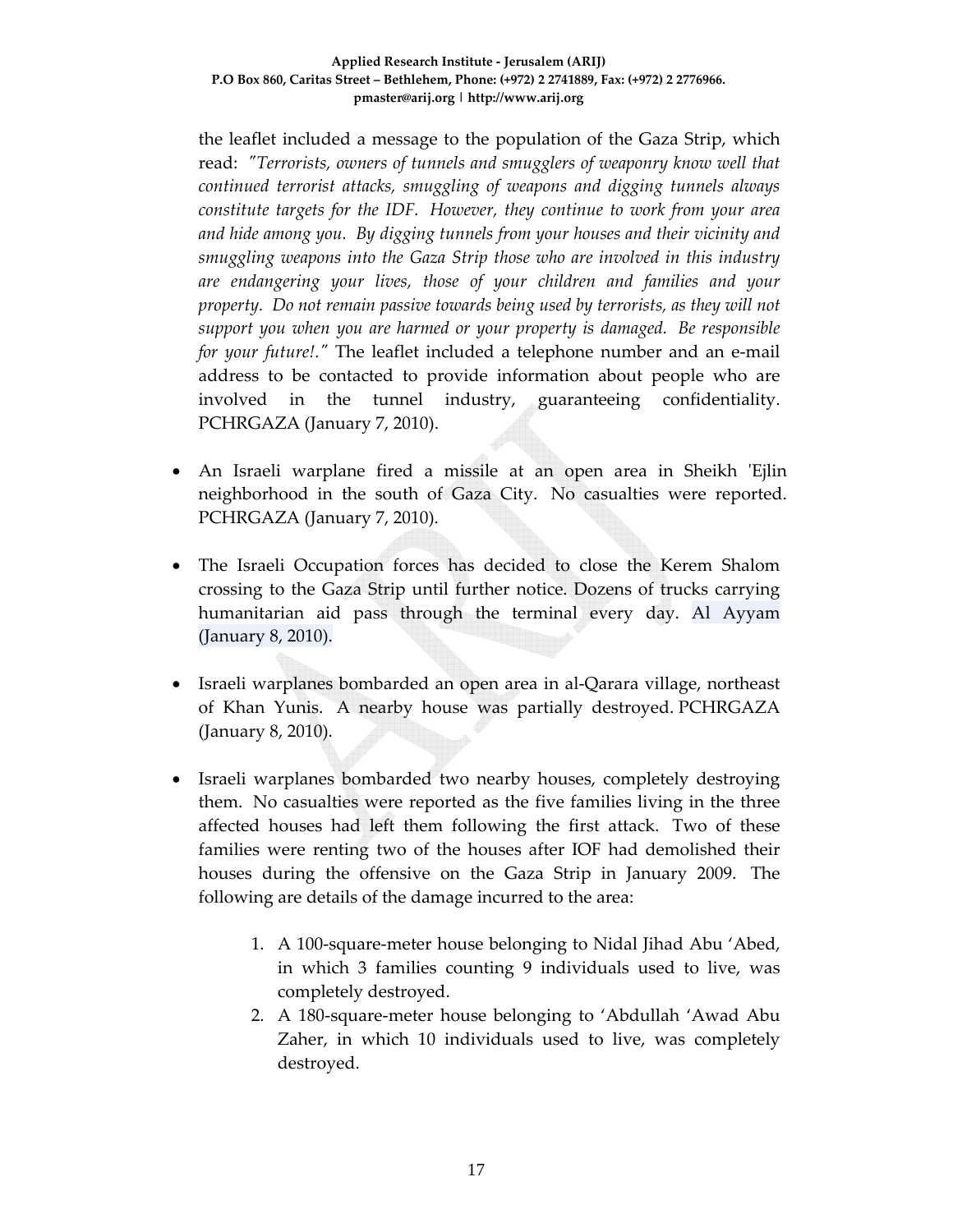- 3. A 150‐square‐meter house rented by Suleiman 'Atwa al‐Eimawi, in which 8 individuals live, was partially destroyed. PCHRGAZA (January 8, 2010).
- Israeli gunboats stationed opposite to Beit Lahiya beach in the northern Gaza Strip opened fire at Palestinian fishing boats. Palestinian fishermen were forced to sail back to the beach; PCHRGAZA (January 24, 2010).

#### **Others**

- Despite the construction freeze, dozens of settlements in the West Bank are experiencing a building boom, mostly to the east of the separation fence; it began shortly after warrants were issued on November 26 freezing construction. Work is being carried out in the Barkan and Ariel industrial zones, as well as the construction of housing at Ariel, Elkana North, Peduel and Kfar Tapuah. The report also indicated that Israeli settlers tookover of Palestinian farmland by settlers near the settlements of Bracha, Kochav Hashachar, Kfar Tapuah, Itamar, Elon Moreh, Susya and the outpost of Ivei Hanahal. **Haaretz (January 3, 2010).**
- A sign at Kfar Tapuah announced plans for the construction of 65 new housing units. Haaretz (January 3, 2010).
- Israeli Prime Minister Benjamin Netanyahu ordered to construct a fence at a cost of NIS 1.5 billion along two segments of Israelʹs border with Egypt, in an attempt to stem the infiltration of migrant workers into Israel. The fence will not be erected along the whole border, and advanced surveillance equipment will help border control officers to spot infiltrators. Two segments will be built in the plan's first phase, one near the southern city of Eilat and the other near Israelʹs border with the Gaza Strip. The Defense Ministryʹs NIS 1.5 billion plan was favored over a NIS 2.2 billion plan to erect the fence presented by the National Roads Company of Israel. Haaretz (January 10, 2010).
- After four and a half years of government promises to destroy the two West Bank settlements of Hayovel and Harsha, the Israeli High Court of Justice intends to examine conditions on the ground there, potentially paving the way for their formal recognition. The High Court of Justiceʹs deliberation over these settlements has become a symbol of other petitions to the court concerning illegal West Bank construction. The petition in question, filed by Peace Now in 2005, called on the government to enforce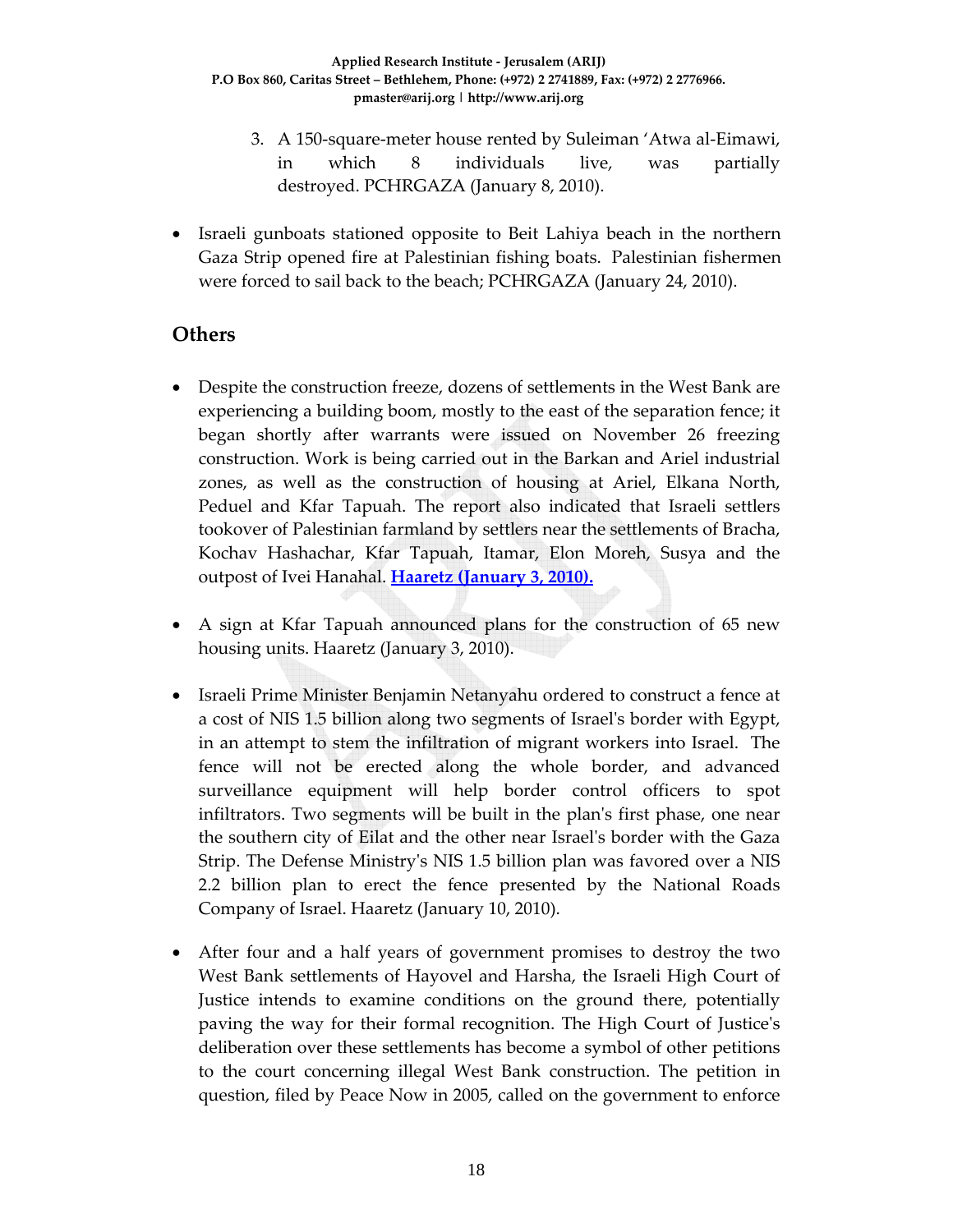a demolition order for the nine homes that constitute Hayovel, which is actually an outpost of the settlement of Eli, and the seven homes in Harsha, east of the Talmonim bloc. The state originally informed the High Court that the structures were illegal and would therefore be razed, but added that their demolition would be carried out according to a priority list drafted by the security apparatus. Haaretz (January 11, 2010).

- Amid fierce settler protests, Israeli Defense Minister Ehud Barak ordered that the West Bank construction moratorium be revised to include a series of mitigations which would authorize local councils to issue permits for the renovation of existing structures and for public infrastructure work. Ynetnews (January 7, 2010).
- Israeli Defense Minister Ehud Barack announced that from January, transit to and from West Bank checkpoints will be improved. The Tarqumia checkpoint in Hebron is reportedly to be open for an additional four hours to facilitate improvements on the military construction and to allow the transfer of goods into Hebron. The Galbuʹ crossing border in northern West Bank will be opened for tourists. Maannews (January 14, 2010).
- The Ministerial Committee for Internal Affairs ratified the Ministry of Transportation's plan to construct another section of Trans-Israel Highway No. 6 in southern Israel. Highway 6, widely known as the Trans‐Israel Highway or Cross‐Israel Highway is a major electronic toll highway in Israel. It started operating in the early 2000s and is being lengthened as construction proceeds on newer sections. The aim of the Highway is to provide an efficient north‐south transportation corridor in Israel while allowing drivers to bypass the traffic‐congested Tel Aviv region, located in the center of the country. Al Quds (January 18, 2010).
- A report released by the United Nations Office for the Coordination of Humanitarian Affairs, Occupied Palestinian Territory says that settlers angered over the destruction of outposts could exact revenge on 250,000 Palestinians in the West Bank in which settlers may employ the so‐called price tag policy, by which they exact a "price" from Palestinians in response to terror attacks or Israel Defense Force actions to evacuate unauthorized outposts, placing Palestinians from 83 villages in harmʹs way. According to the report, if Israel takes significant action against the outposts, around 250,000 Palestinians in 83 West Bank communities will be "highly or moderately vulnerable" to settler violence. Of these, 75,900 people concentrated in 22 communities ‐ six in the northern West Bank, three in the center and 13 in the south ‐ are considered highly vulnerable.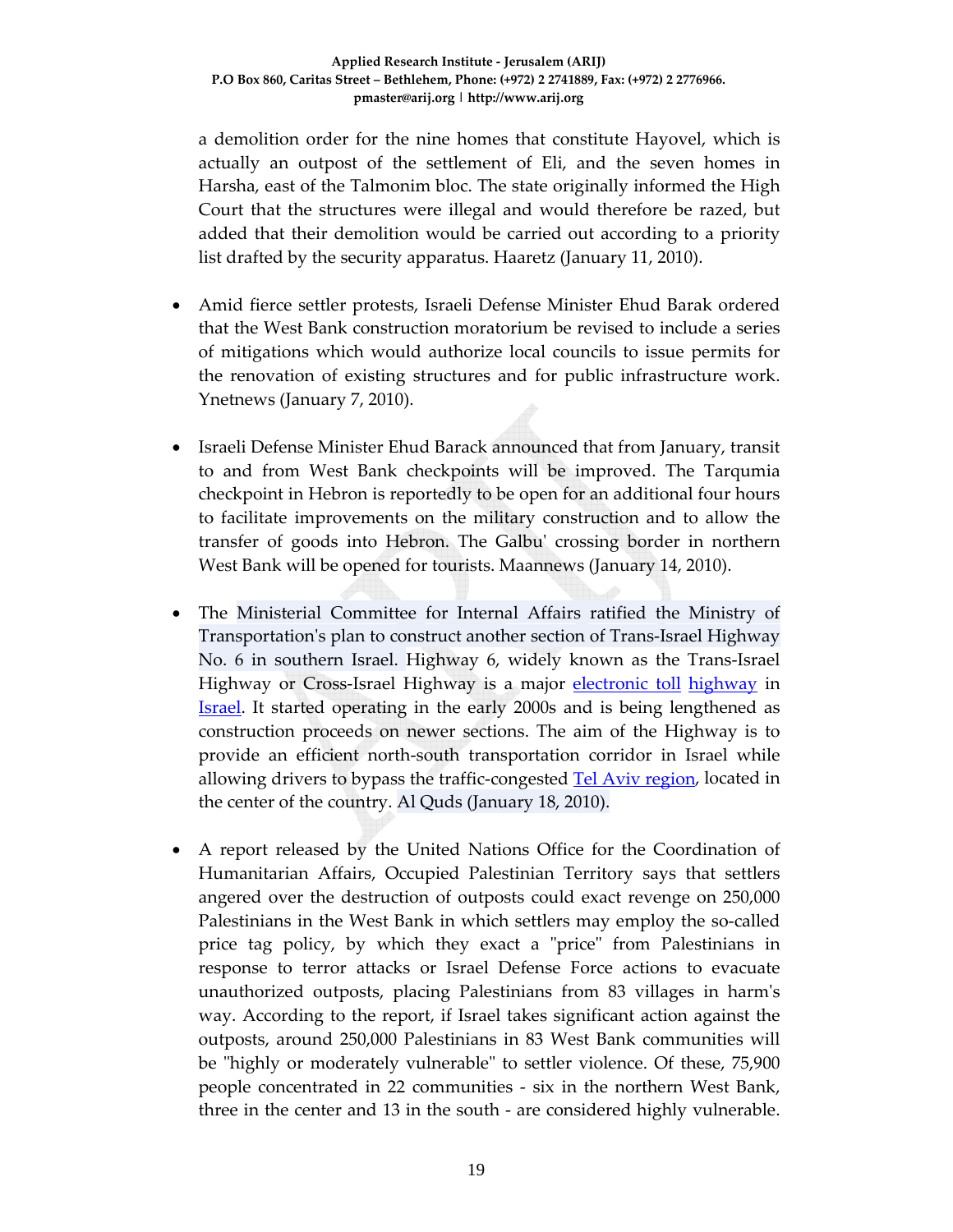The report also specifies risky junctions and road segments, these include the roads surrounding Nablus that are used by both Israelis and Palestinians; the Wadi Qana road; the Qalqilyah‐Nablus road, which passes through the Karnei Shomron settlement; the eastern Gush Etzion road; the road near Bat Ayin, and the main road to the south Hebron hills. In addition, the report identifies a number of settlements that pose a particular risk to nearby Palestinian communities such as Havat Gilad, Kedumim, Itamar, Yitzhar, Maʹaleh Levona, Shilo, Adei Ad, Nokdim, Bat Ayin, Negohot, Kiryat Arba, Beit Haggai, Karmel and Sussia. **OCHAOPT (January 18, 2010).**

- The National Planning Commission has approved the construction of a new city in the Negev for the hareidi‐religious population. To be named Kasif (Silvery), the new town will be built at the Tel Arad junction, ten kilometers (six miles) west of Arad and 30 kilometers west of Be'er Sheva. It will spread out over 4,750 dunums (almost 1,180 acres, over 1.8 square miles), and will have 10,000 housing units for some 50,000 people. INN (January 19, 2010).
- The Israeli Ministry of Interior has stopped granting work permits to foreign nationals working in most international nongovernmental organizations operating in the Palestinian territories, including East Jerusalem. Organizations affected by the apparent policy change include Oxfam, Save the Children, Doctors Without Borders, Terre des Hommes, Handicap International and the Religious Society of Friends (a Quaker organization). **Haaretz (January 20, 2010) .**
- Five years after the Israeli government decided to declare Ariel College, which is located in the West Bank, a recognized university, the Israeli defense minister has agreed to implement the decision that was part of the political clashes within the coalition. Haaretz (January 20, 2010).
- The annual Moskowitz Prize for Zionism is now accepting nominations for heroes who "put Zionism into action in Israel". This is the third year that Dr. Irving and Cherna Moskowitz will honor those who "[act] for the benefit of Israel to ensure the strength and resilience of the Jewish community. Along with the honor of receiving the prestigious award, winners are presented with a gift of \$50,000 each. INN (January 20, 2010).
- Israeli Right‐wing activists plan to plant 15,000 trees in the West Bank on Tu BʹShvat, which will be celebrated this weekend and are spending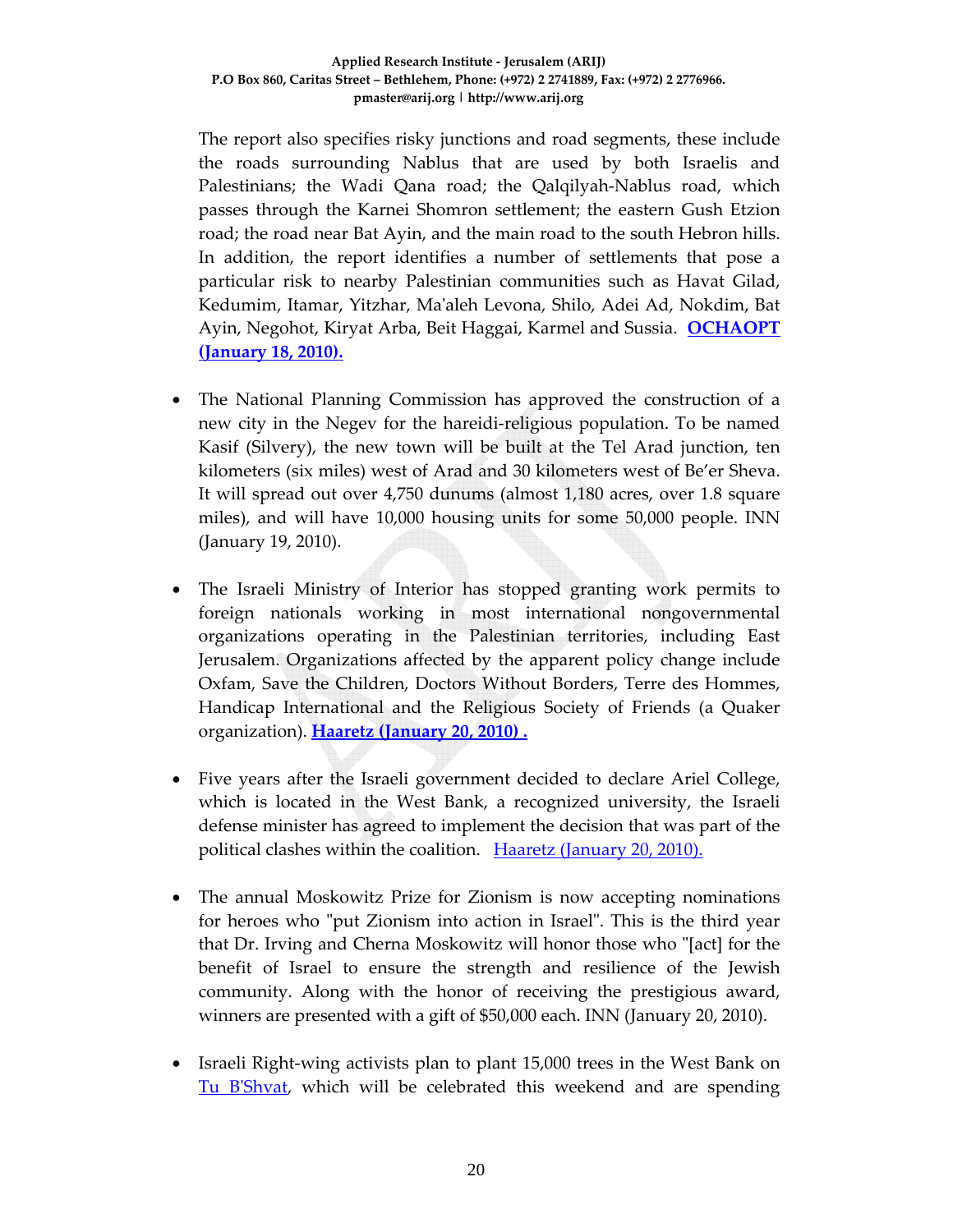around NIS and are spending 100,000 (\$27,000) on those trees to be planted throughout the West Bank. Ynetnews (January 20, 2010).

• For released Israeli soldiers from a combat unit who chooses to live in the Negev or the Galilee will receive land from the State – for free. The program, which was drafted by Deputy Minister for the Advancement of Young People, Students and Women Gila Gamliel, received support from Prime Minister Benjamin Netanyahu. The initiative stipulates that the State grant to every soldier who completed his service in a combat unit 250 sq meters (about 2,690 sq ft), a perk worth between NIS 100,000 to NIS 150,000 (\$27,000 ‐ \$40,000) per plot. This is on the condition that the soldier chooses to live in a town included on a pre‐set list, which will include mainly expansions of community villages, moshavs, and kibbutzim. The plots will be handed over without payment and free of development costs. **Ynetnews (January 25, 2010).**

| Governorate   | Land<br>Confiscated<br>(Dunums) | Lands<br><b>Threatened</b><br>of<br>Confiscation<br>(Dunums) | Uprooted<br><b>Trees</b> | Demolished<br><b>Houses</b> | <b>Houses</b><br>threatened<br>of<br>Demolition |
|---------------|---------------------------------|--------------------------------------------------------------|--------------------------|-----------------------------|-------------------------------------------------|
| Bethlehem     | $\bf{0}$                        | 0                                                            | $\bf{0}$                 | $\bf{0}$                    | 3                                               |
| Jerusalem     | 660                             | $\bf{0}$                                                     | $\bf{0}$                 | 8                           | 8                                               |
| Jenin         | $\bf{0}$                        | $\bf{0}$                                                     | $\bf{0}$                 | $\bf{0}$                    | $\bf{0}$                                        |
| Tulkarm       | $\bf{0}$                        | $\bf{0}$                                                     | $\mathbf{0}$             | $\bf{0}$                    | $\bf{0}$                                        |
| Ramallah      | $\boldsymbol{0}$                | $\boldsymbol{0}$                                             | 15                       | $\bf{0}$                    | $\mathbf{0}$                                    |
| <b>Nablus</b> | 41                              | $\bf{0}$                                                     | $\bf{0}$                 | 13                          | 17                                              |
| Salfit        | 0                               | $\bf{0}$                                                     | $\bf{0}$                 | $\bf{0}$                    | 0                                               |
| Jericho       | 0                               | $\bf{0}$                                                     | $\bf{0}$                 | $\bf{0}$                    | $\overline{2}$                                  |
| Gaza          | 0                               | $\bf{0}$                                                     | $\bf{0}$                 | $\overline{2}$              | $\bf{0}$                                        |
| Qalqilyah     | 0                               | $\bf{0}$                                                     | $\boldsymbol{0}$         | $\bf{0}$                    | $\bf{0}$                                        |
| Hebron        | 264                             | $\bf{0}$                                                     | 2270                     | $\bf{0}$                    | $\overline{2}$                                  |
| Tubas         | 0                               | $\boldsymbol{0}$                                             | 0                        | $\mathbf{0}$                | $\mathbf{0}$                                    |
| <b>Total</b>  | 965                             | $\boldsymbol{0}$                                             | 2285                     | 23                          | 32                                              |

# **Monthly Violations Statistics – January 2010**

*The Monthly overview report gives a list of the Israeli Violations in the Occupied Palestinian Territory which are based on reports provided by field workers and\or by one or more of the following news sources: Al‐Ayyam daily newspaper, Al‐Quds daily*